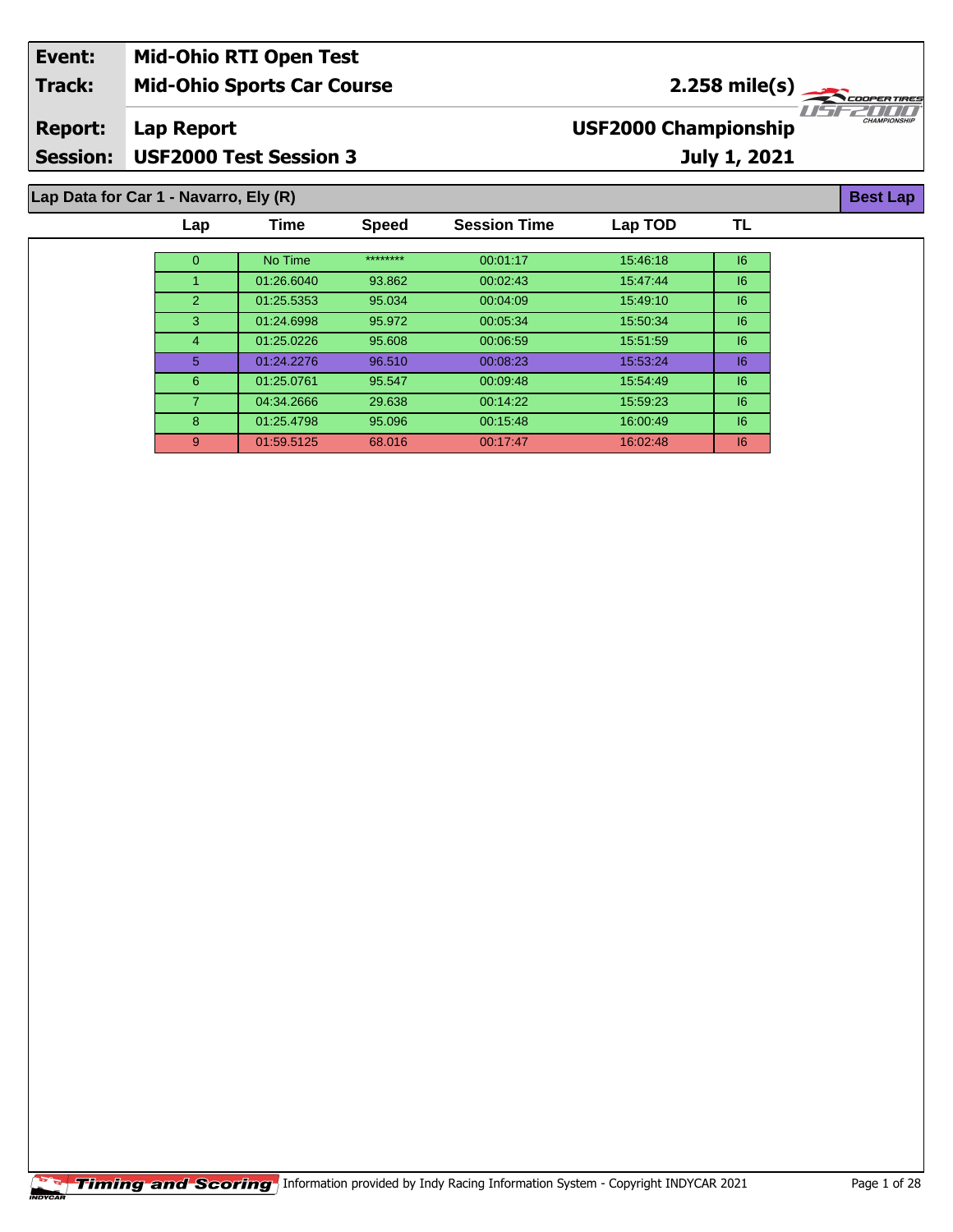| Event:          | <b>Mid-Ohio RTI Open Test</b>       |                                         |                     |
|-----------------|-------------------------------------|-----------------------------------------|---------------------|
| <b>Track:</b>   | <b>Mid-Ohio Sports Car Course</b>   | $2.258 \text{ mile(s)}$                 |                     |
| <b>Report:</b>  | Lap Report                          | IISE2NIN<br><b>USF2000 Championship</b> | <b>CHAMPIONSHIP</b> |
| <b>Session:</b> | <b>USF2000 Test Session 3</b>       | July 1, 2021                            |                     |
|                 |                                     |                                         |                     |
|                 | Lap Data for Car 10 - Siegel, Nolan |                                         | <b>Best Lap</b>     |

| Lap      | Time       | <b>Speed</b> | <b>Session Time</b> | Lap TOD  | TL |
|----------|------------|--------------|---------------------|----------|----|
| $\Omega$ | No Time    | ********     | 00:01:16            | 15:46:17 | 6  |
|          | 01:25.9520 | 94.574       | 00:02:42            | 15:47:43 | 6  |
| 2        | 01:24.6100 | 96.074       | 00:04:07            | 15:49:08 | 6  |
| 3        | 01:24.0694 | 96.692       | 00:05:31            | 15:50:32 | 6  |
| 4        | 01:23.8506 | 96.944       | 00:06:55            | 15:51:56 | 6  |
| 5        | 01:23.9540 | 96.824       | 00:08:19            | 15:53:19 | 6  |
| 6        | 01:23.9652 | 96.812       | 00:09:43            | 15:54:43 | 6  |
|          | 01:23.8832 | 96.906       | 00:11:07            | 15:56:07 | 6  |
| 8        | 01:23.6262 | 97.204       | 00:12:30            | 15:57:31 | 6  |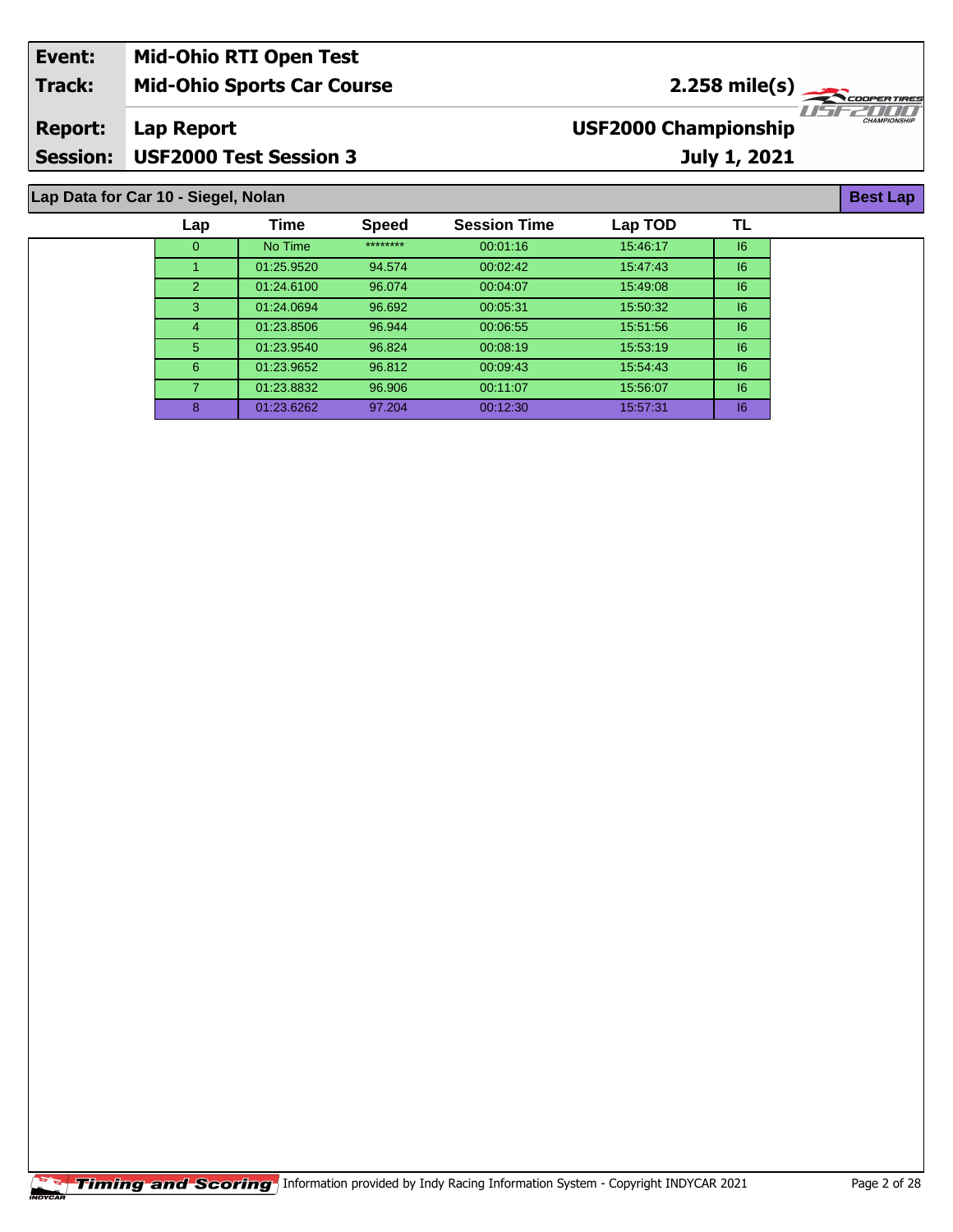| Event:                                   | <b>Mid-Ohio RTI Open Test</b>     |                             |                     |  |  |
|------------------------------------------|-----------------------------------|-----------------------------|---------------------|--|--|
| <b>Track:</b>                            | <b>Mid-Ohio Sports Car Course</b> | $2.258$ mile(s)             |                     |  |  |
| <b>Report:</b>                           | Lap Report                        | <b>USF2000 Championship</b> | <b>CHAMPIONSHIP</b> |  |  |
| <b>Session:</b>                          | <b>USF2000 Test Session 3</b>     | July 1, 2021                |                     |  |  |
| Lap Data for Car 11 - Campbell, Prescott |                                   |                             |                     |  |  |

| $\mathsf{Lap}$ | Time       | <b>Speed</b> | <b>Session Time</b> | Lap TOD  | TL. |
|----------------|------------|--------------|---------------------|----------|-----|
| 0              | No Time    | ********     | 00:01:15            | 15:46:16 | 16  |
|                | 01:26.0017 | 94.519       | 00:02:41            | 15:47:42 | 6   |
| $\mathcal{P}$  | 01:24.9663 | 95.671       | 00:04:06            | 15:49:07 | 6   |
| 3              | 01:24.1933 | 96.549       | 00:05:30            | 15:50:31 | 6   |
| 4              | 01:24.0308 | 96.736       | 00:06:54            | 15:51:55 | 16  |
| 5              | 01:24.2430 | 96.492       | 00:08:18            | 15:53:19 | 16  |
| 6              | 01:25.2003 | 95.408       | 00:09:44            | 15:54:44 | 16  |
|                | 15:29.0000 | 8.750        | 00:25:13            | 16:10:13 | 16  |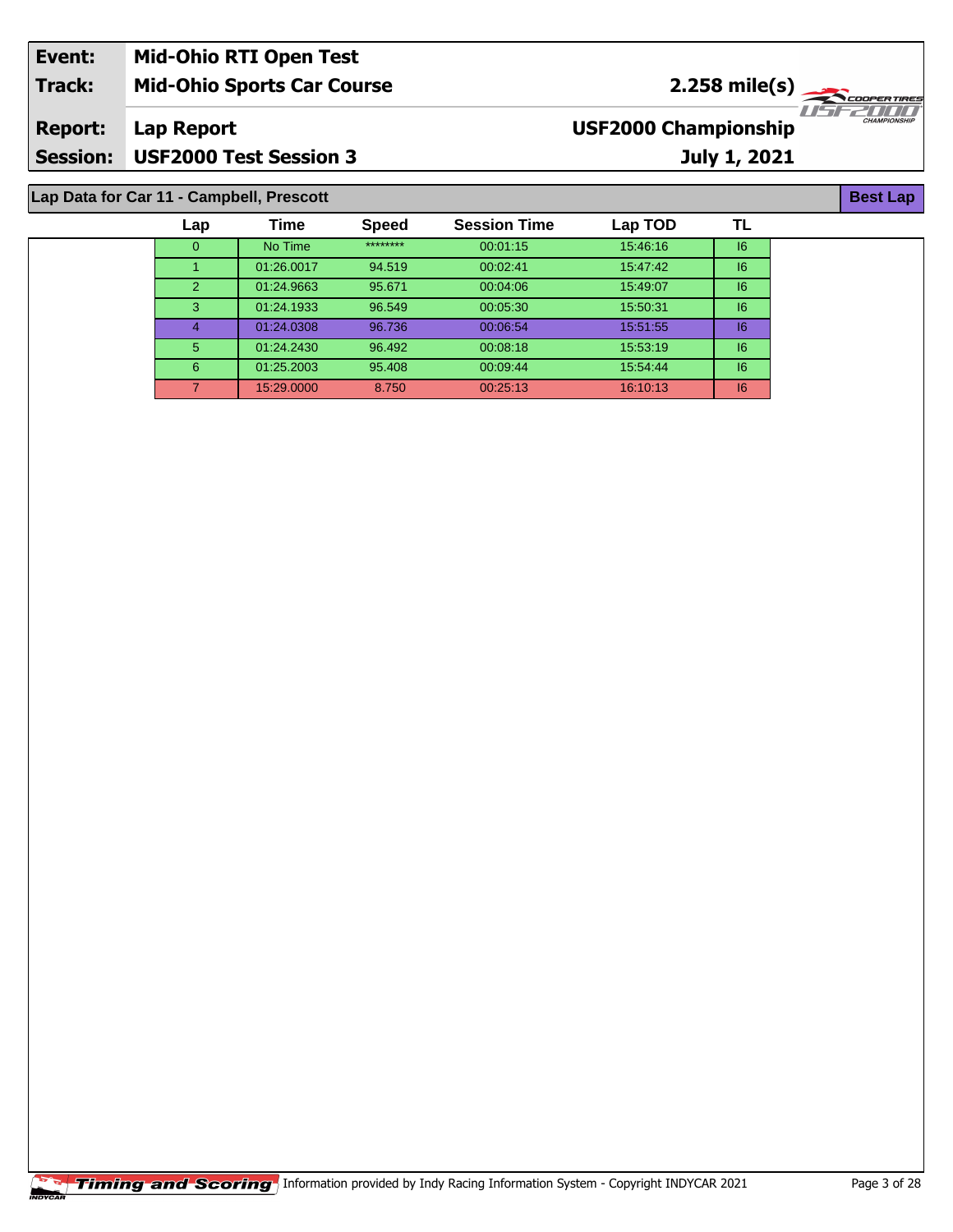| Event:          | <b>Mid-Ohio RTI Open Test</b>     |                             |                     |
|-----------------|-----------------------------------|-----------------------------|---------------------|
| <b>Track:</b>   | <b>Mid-Ohio Sports Car Course</b> | $2.258 \text{ mile(s)}$     |                     |
| <b>Report:</b>  | Lap Report                        | <b>USF2000 Championship</b> | <b>CHAMPIONSHIP</b> |
| <b>Session:</b> | <b>USF2000 Test Session 3</b>     | July 1, 2021                |                     |
|                 |                                   |                             |                     |
|                 | Lap Data for Car 12 - Porto, Kiko |                             | <b>Best Lap</b>     |

**Lap Data for Car 12 - Porto, Kiko**

| Lap          | <b>Time</b> | <b>Speed</b> | <b>Session Time</b> | Lap TOD  | ΤL |
|--------------|-------------|--------------|---------------------|----------|----|
| $\mathbf{0}$ | No Time     | ********     | 00:01:15            | 15:46:15 | 16 |
|              | 01:24.9769  | 95.659       | 00:02:40            | 15:47:40 | 6  |
| 2            | 01:24.0559  | 96.707       | 00:04:04            | 15:49:04 | 6  |
| 3            | 01:24.8053  | 95.852       | 00:05:28            | 15:50:29 | 6  |
| 4            | 01:23.8414  | 96.954       | 00:06:52            | 15:51:53 | 6  |
| 5            | 07:29.1036  | 18.100       | 00:14:21            | 15:59:22 | 6  |
| 6            | 01:24.4778  | 96.224       | 00:15:46            | 16:00:47 | 6  |
| 7            | 01:42.8145  | 79.063       | 00:17:29            | 16:02:30 | 6  |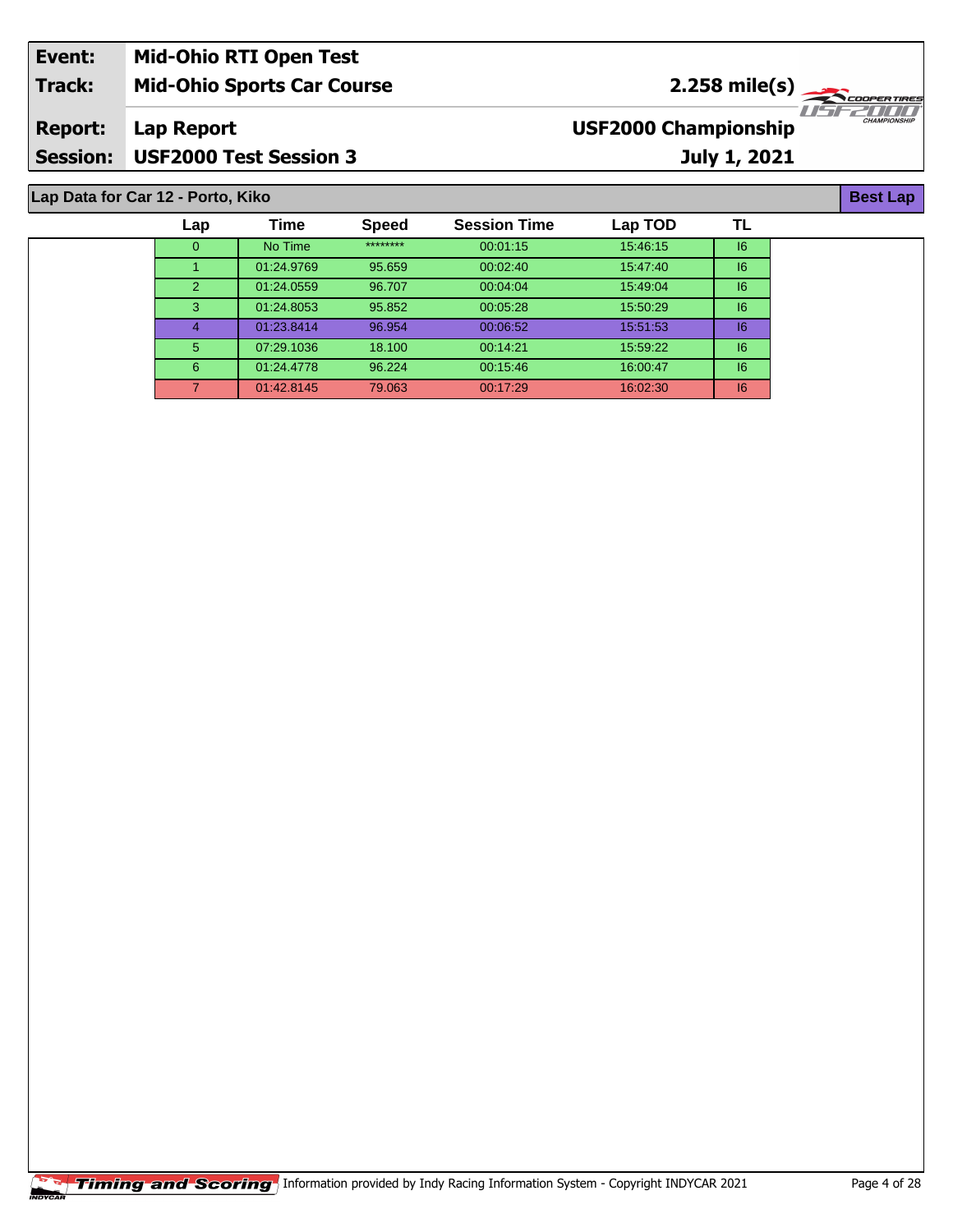| Event:                                  | <b>Mid-Ohio RTI Open Test</b>     |                                                |                     |  |  |
|-----------------------------------------|-----------------------------------|------------------------------------------------|---------------------|--|--|
| <b>Track:</b>                           | <b>Mid-Ohio Sports Car Course</b> | $2.258$ mile(s) $\frac{1}{2.258 \text{ cm}^2}$ |                     |  |  |
| <b>Report:</b>                          | Lap Report                        | <b>USF2000 Championship</b>                    | <b>CHAMPIONSHIP</b> |  |  |
| <b>Session:</b>                         | USF2000 Test Session 3            | July 1, 2021                                   |                     |  |  |
| Lap Data for Car 16 - Vaccaro, Kent (R) |                                   |                                                |                     |  |  |

| Lap            | Time       | <b>Speed</b> | <b>Session Time</b> | Lap TOD  | TL |
|----------------|------------|--------------|---------------------|----------|----|
| $\Omega$       | No Time    | ********     | 00:01:31            | 15:46:32 | 16 |
|                | 01:29.8607 | 90.460       | 00:03:01            | 15:48:02 | 16 |
| $\overline{2}$ | 01:27.6472 | 92.745       | 00:04:29            | 15:49:30 | 16 |
| 3              | 01:27.4813 | 92.920       | 00:05:56            | 15:50:57 | 16 |
| 4              | 01:26.7239 | 93.732       | 00:07:23            | 15:52:24 | 16 |
| 5              | 01:27.0788 | 93.350       | 00:08:50            | 15:53:51 | 16 |
| 6              | 01:25.9916 | 94.530       | 00:10:16            | 15:55:17 | 16 |
| 7.             | 01:25.7825 | 94.761       | 00:11:42            | 15:56:43 | 16 |
| 8              | 01:25.4315 | 95.150       | 00:13:07            | 15:58:08 | 16 |
| 9              | 01:25.6208 | 94.940       | 00:14:33            | 15:59:34 | 16 |
| 10             | 01:25.4148 | 95.169       | 00:15:58            | 16:00:59 | 16 |
| 11             | 11:37.8248 | 11.649       | 00:27:36            | 16:12:37 | 6  |
|                |            |              |                     |          |    |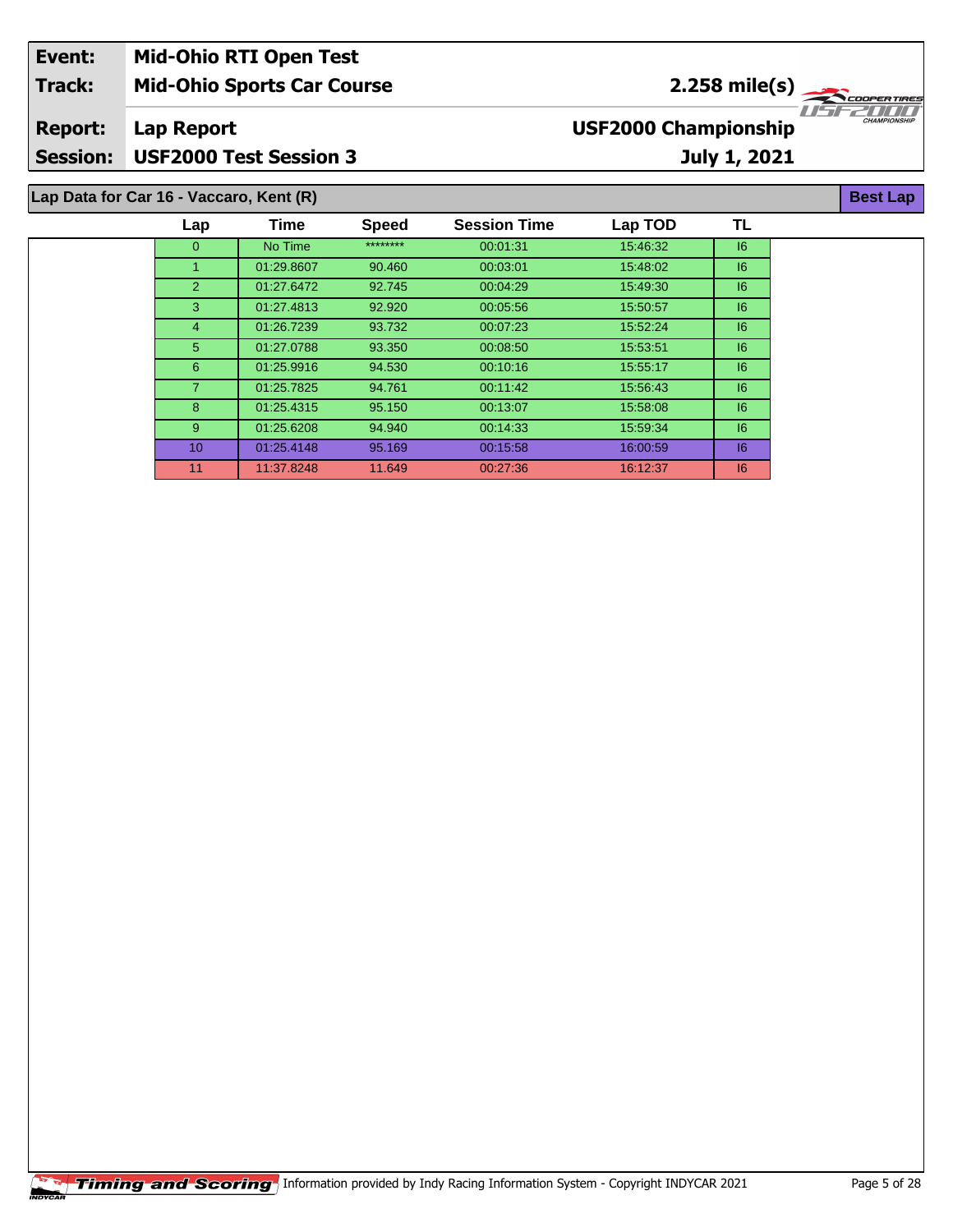| Event:          | <b>Mid-Ohio RTI Open Test</b>     |                                         |                     |
|-----------------|-----------------------------------|-----------------------------------------|---------------------|
| Track:          | <b>Mid-Ohio Sports Car Course</b> | $2.258$ mile(s) $\leftarrow$            |                     |
| <b>Report:</b>  | Lap Report                        | $T = -T$<br><b>USF2000 Championship</b> | <b>CHAMPIONSHIP</b> |
| <b>Session:</b> | <b>USF2000 Test Session 3</b>     | <b>July 1, 2021</b>                     |                     |

**Lap Data for Car 19 - Sikes, Simon**

| Lap            | Time       | <b>Speed</b> | <b>Session Time</b> | Lap TOD  | TL |
|----------------|------------|--------------|---------------------|----------|----|
| $\Omega$       | No Time    | ********     | 00:01:28            | 15:46:29 | 6  |
|                | 01:26.5705 | 93.898       | 00:02:55            | 15:47:55 | 6  |
| $\overline{2}$ | 01:24.4654 | 96.238       | 00:04:19            | 15:49:20 | 6  |
| 3              | 01:24.3495 | 96.370       | 00:05:44            | 15:50:44 | 6  |
| 4              | 01:23.5974 | 97.237       | 00:07:07            | 15:52:08 | 6  |
| 5              | 01:24.6705 | 96.005       | 00:08:32            | 15:53:33 | 6  |
| 6              | 01:24.9610 | 95.677       | 00:09:57            | 15:54:58 | 6  |
| 7.             | 05:27.6090 | 24.813       | 00:15:24            | 16:00:25 | 6  |
| 8              | 01:58.6609 | 68.504       | 00:17:23            | 16:02:24 | 6  |

**Best Lap**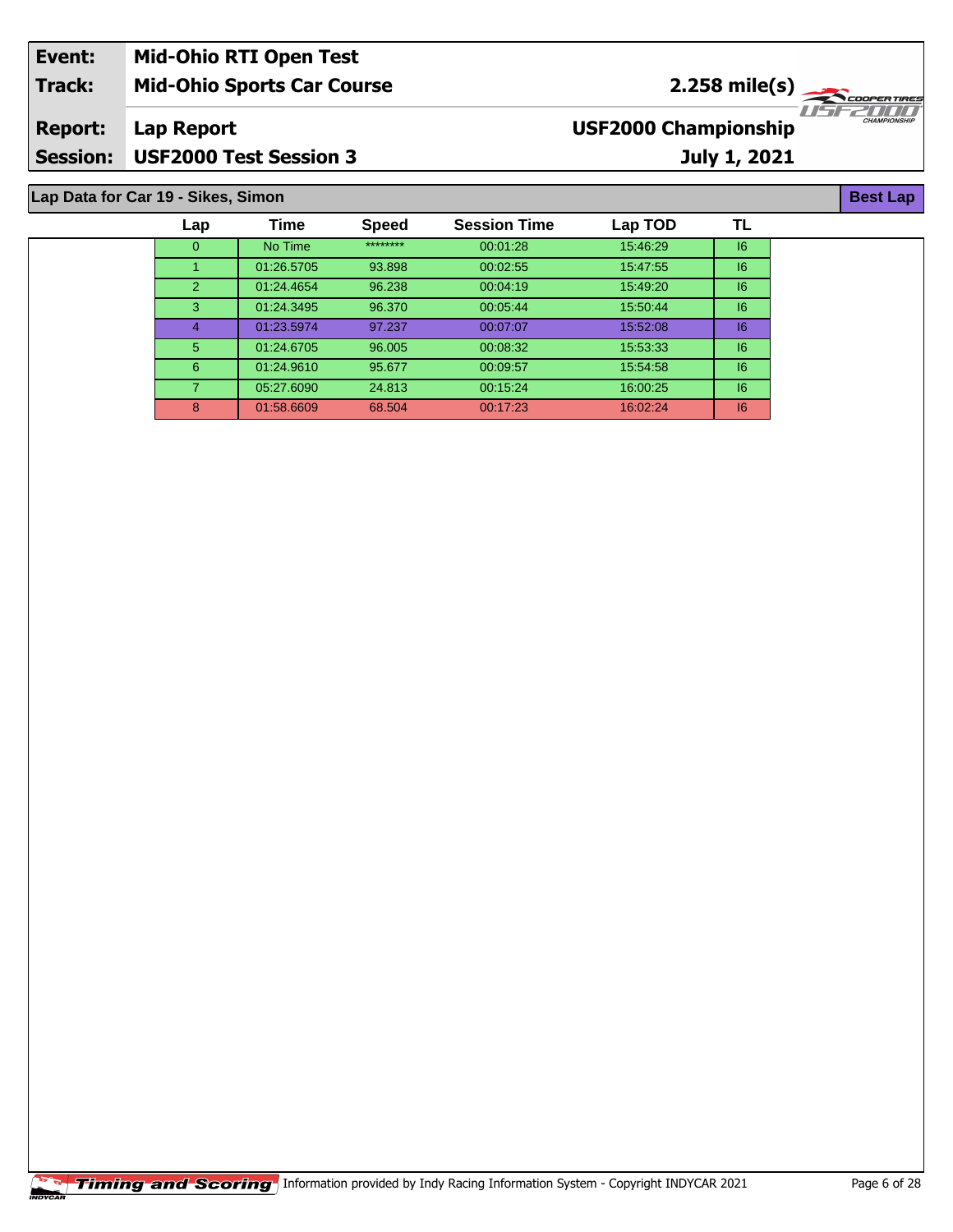| Event:                                  | <b>Mid-Ohio RTI Open Test</b>     |      |              |                     |                             |              |                         |
|-----------------------------------------|-----------------------------------|------|--------------|---------------------|-----------------------------|--------------|-------------------------|
| <b>Track:</b>                           | <b>Mid-Ohio Sports Car Course</b> |      |              |                     |                             |              | $2.258 \text{ mile(s)}$ |
| <b>Report:</b>                          | Lap Report                        |      |              |                     | <b>USF2000 Championship</b> |              | <b>CHAMPIONSHIP</b>     |
| <b>Session:</b>                         | <b>USF2000 Test Session 3</b>     |      |              |                     |                             | July 1, 2021 |                         |
| Lap Data for Car 2 - Nepveu, Thomas (R) |                                   |      |              |                     |                             |              |                         |
|                                         | $\mathsf{Lap}$                    | Time | <b>Speed</b> | <b>Session Time</b> | Lap TOD                     | ΤL           |                         |

 No Time \*\*\*\*\*\*\*\* 00:01:19 15:46:19 I6 01:28.1925 92.171 00:02:47 15:47:48 I6 01:25.5882 94.976 00:04:12 15:49:13 I6 01:24.8294 95.825 00:05:37 15:50:38 I6 01:24.6851 95.989 00:07:02 15:52:03 I6 01:24.8190 95.837 00:08:27 15:53:27 I6 01:24.4546 96.251 00:09:51 15:54:52 I6 01:32.2818 88.087 00:11:23 15:56:24 I6

|  |  | <b>Timing and Scoring</b> Information provided by Indy Racing Information System - Copyright INDYCAR 2021 | Page 7 of 28 |
|--|--|-----------------------------------------------------------------------------------------------------------|--------------|
|--|--|-----------------------------------------------------------------------------------------------------------|--------------|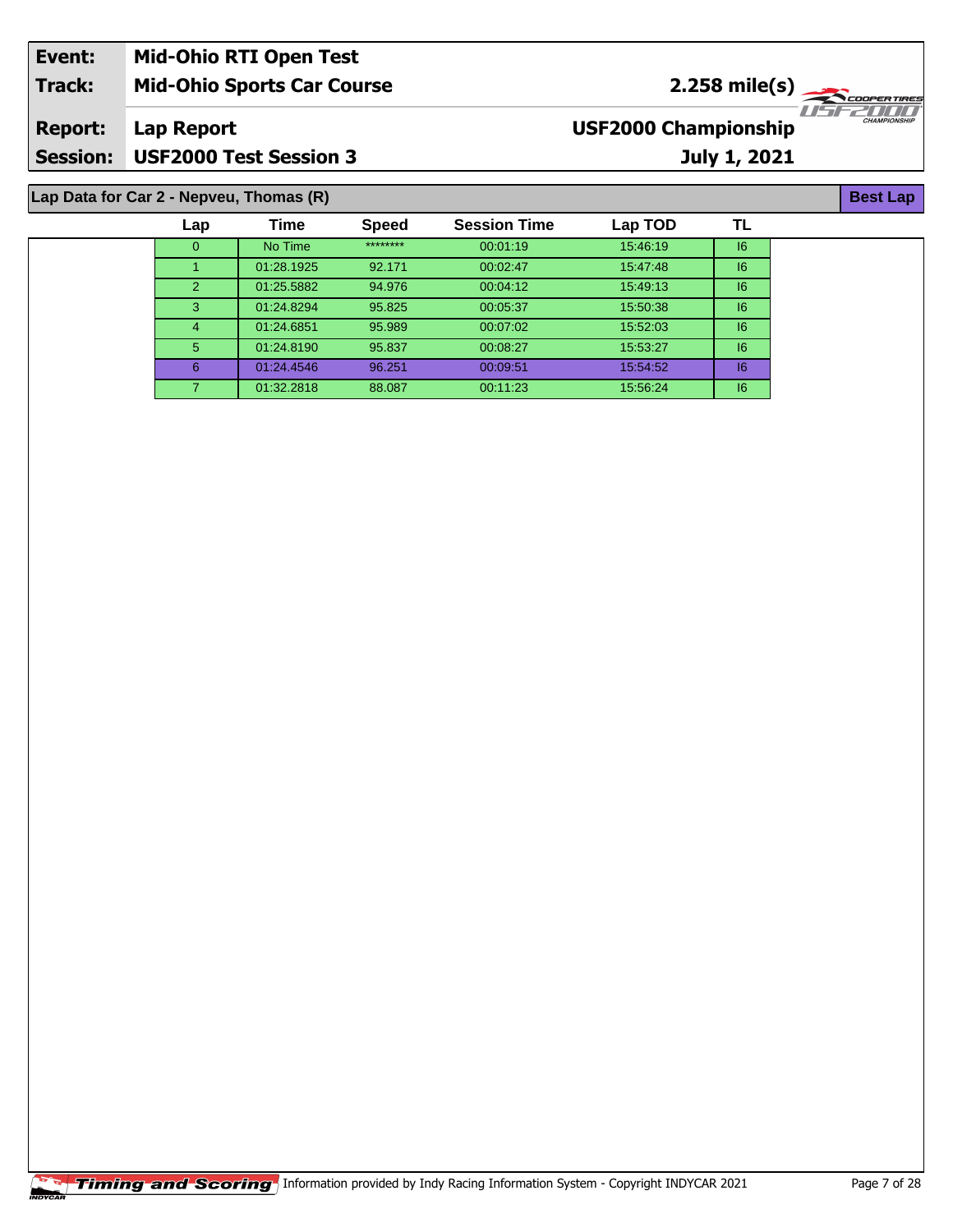| Event:                                 | <b>Mid-Ohio RTI Open Test</b>     |                                                    |  |  |  |  |  |
|----------------------------------------|-----------------------------------|----------------------------------------------------|--|--|--|--|--|
| <b>Track:</b>                          | <b>Mid-Ohio Sports Car Course</b> | $2.258 \text{ mile(s)}$                            |  |  |  |  |  |
| <b>Report:</b>                         | Lap Report                        | <b>CHAMPIONSHIP</b><br><b>USF2000 Championship</b> |  |  |  |  |  |
|                                        | Session: USF2000 Test Session 3   | July 1, 2021                                       |  |  |  |  |  |
| Lap Data for Car 20 - Byrd, Nathan (R) |                                   |                                                    |  |  |  |  |  |

| Lap            | Time       | <b>Speed</b> | <b>Session Time</b> | Lap TOD  | ΤL |
|----------------|------------|--------------|---------------------|----------|----|
| 0              | No Time    | ********     | 00:06:33            | 15:51:33 | 6  |
|                | 01:29.9481 | 90.372       | 00:08:03            | 15:53:03 | 6  |
| $\overline{2}$ | 01:28.9726 | 91.363       | 00:09:32            | 15:54:32 | 6  |
| 3              | 01:26.9714 | 93.465       | 00:10:59            | 15:55:59 | 16 |
| 4              | 01:28.8889 | 91.449       | 00:12:27            | 15:57:28 | 16 |
| $5^{\circ}$    | 01:27.3078 | 93.105       | 00:13:55            | 15:58:55 | 16 |
| 6              | 01:26.3565 | 94.131       | 00:15:21            | 16:00:22 | 16 |
|                | 08:10.9646 | 16.557       | 00:23:32            | 16:08:33 | 6  |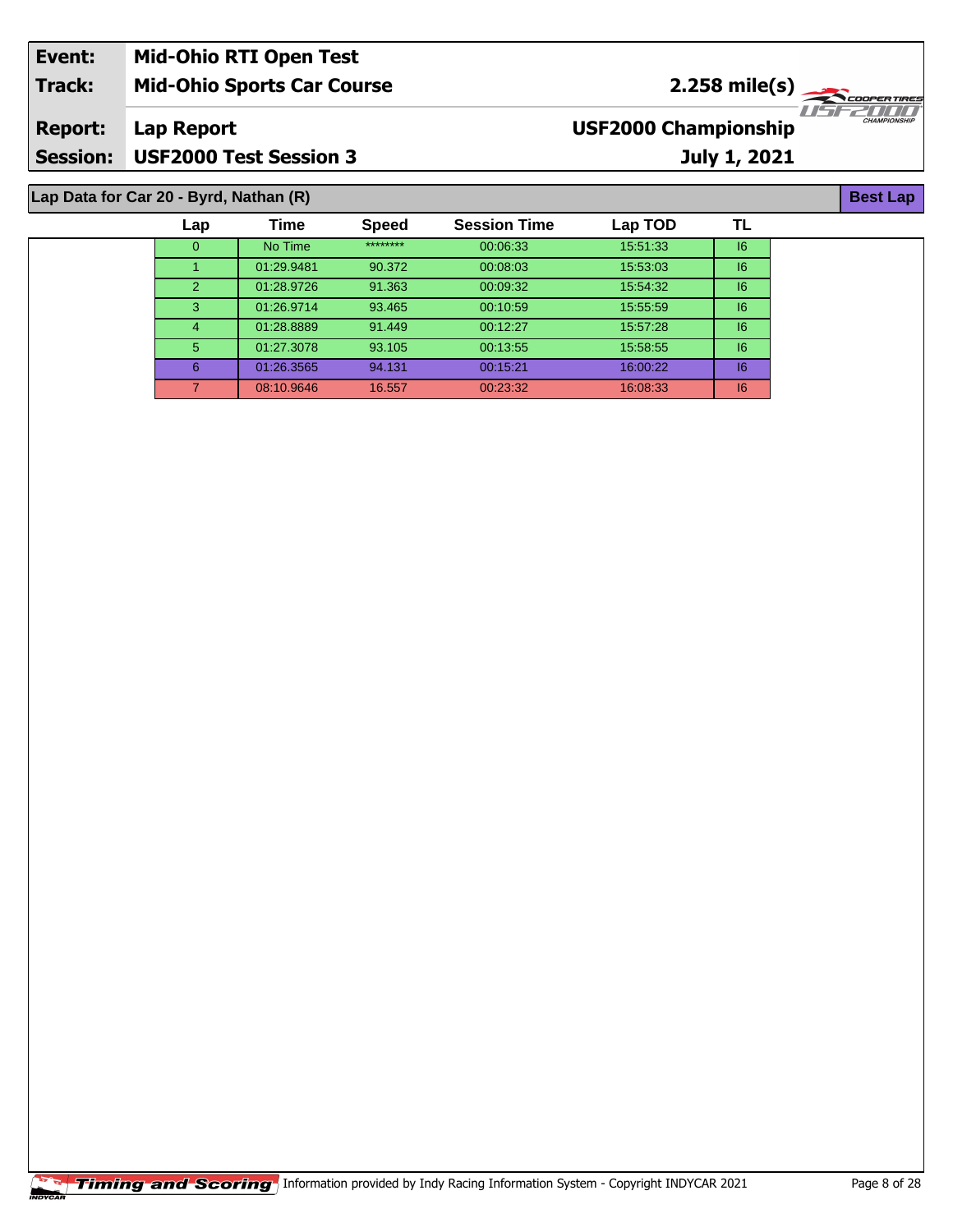| Event:                                      | <b>Mid-Ohio RTI Open Test</b>     |                             |                                |  |  |  |
|---------------------------------------------|-----------------------------------|-----------------------------|--------------------------------|--|--|--|
| <b>Track:</b>                               | <b>Mid-Ohio Sports Car Course</b> | $2.258$ mile(s)             |                                |  |  |  |
| <b>Report:</b>                              | Lap Report                        | <b>USF2000 Championship</b> | TEZTITT<br><b>CHAMPIONSHII</b> |  |  |  |
| <b>Session:</b>                             | <b>USF2000 Test Session 3</b>     | July 1, 2021                |                                |  |  |  |
| Lap Data for Car 22 - Sundaramoorthy, Yuven |                                   |                             |                                |  |  |  |

|                 | <b>Time</b> | Speed    | <b>Session Time</b> | Lap TOD  | TL |
|-----------------|-------------|----------|---------------------|----------|----|
| 0               | No Time     | ******** | 00:01:10            | 15:46:11 | 6  |
| 1               | 01:25.9083  | 94.622   | 00:02:36            | 15:47:37 | 6  |
| $\overline{2}$  | 01:24.9542  | 95.684   | 00:04:01            | 15:49:02 | 6  |
| 3               | 01:24.2414  | 96.494   | 00:05:26            | 15:50:26 | 6  |
| 4               | 01:23.7593  | 97.050   | 00:06:49            | 15:51:50 | 6  |
| 5               | 01:23.6966  | 97.122   | 00:08:13            | 15:53:14 | 16 |
| 6               | 01:23.3864  | 97.484   | 00:09:36            | 15:54:37 | 6  |
| 7               | 01:23.1116  | 97.806   | 00:10:59            | 15:56:00 | 6  |
| 8               | 01:24.0271  | 96.740   | 00.12.24            | 15:57:24 | 6  |
| 9               | 01:22.8404  | 98.126   | 00:13:46            | 15:58:47 | 16 |
| 10 <sup>°</sup> | 01:23.0480  | 97.881   | 00:15:09            | 16:00:10 | 6  |
|                 | Lap         |          |                     |          |    |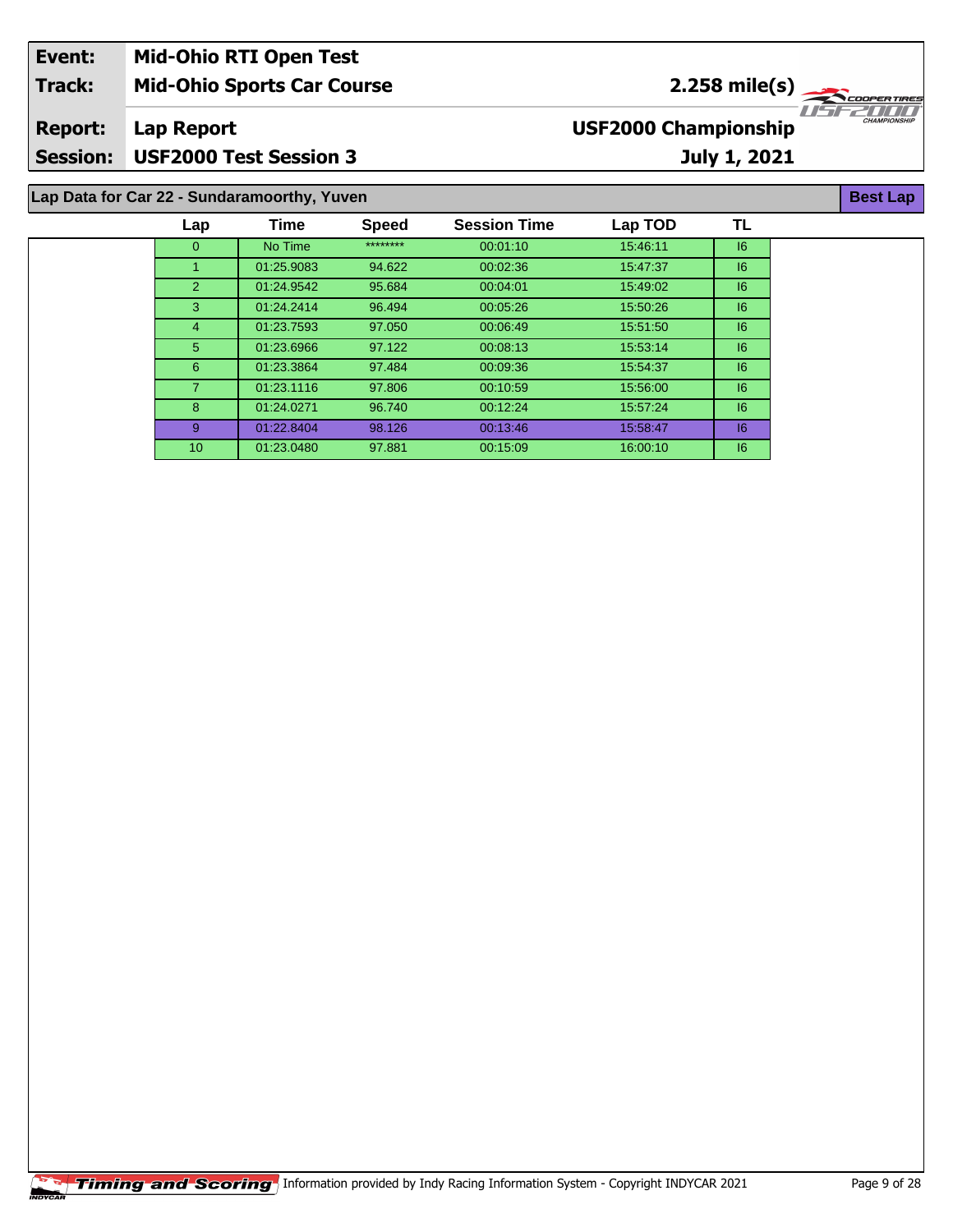| Event:          | <b>Mid-Ohio RTI Open Test</b>           |      |              |                     |                             |                             |                                    |
|-----------------|-----------------------------------------|------|--------------|---------------------|-----------------------------|-----------------------------|------------------------------------|
| <b>Track:</b>   | <b>Mid-Ohio Sports Car Course</b>       |      |              |                     |                             | 2.258 mile(s) $\rightarrow$ | <b>COOPERTIRES</b>                 |
| <b>Report:</b>  | Lap Report                              |      |              |                     | <b>USF2000 Championship</b> |                             | 11512211111<br><b>CHAMPIONSHIP</b> |
| <b>Session:</b> | <b>USF2000 Test Session 3</b>           |      |              |                     |                             | July 1, 2021                |                                    |
|                 | Lap Data for Car 23 - Denmark, Jace (R) |      |              |                     |                             |                             | <b>Best Lap</b>                    |
|                 | Lap                                     | Time | <b>Speed</b> | <b>Session Time</b> | Lap TOD                     | TL                          |                                    |

| ∟aµ             | пше        | opeeu    | JESSIUII TIIIE | Lap TUD  | . . |
|-----------------|------------|----------|----------------|----------|-----|
| 0               | No Time    | ******** | 00:01:14       | 15:46:15 | 16  |
| 1               | 02:00.4221 | 67.503   | 00:03:15       | 15:48:16 | 6   |
| 2               | 01:25.3612 | 95.228   | 00:04:40       | 15:49:41 | 16  |
| 3               | 01:24.4122 | 96.299   | 00:06:05       | 15:51:05 | 16  |
| $\overline{4}$  | 01:24.1805 | 96.564   | 00:07:29       | 15:52:29 | 16  |
| 5               | 01:24.4116 | 96.300   | 00:08:53       | 15.53.54 | 6   |
| 6               | 01:23.5643 | 97.276   | 00:10:17       | 15:55:17 | 6   |
| $\overline{7}$  | 01:24.5224 | 96.173   | 00:11:41       | 15:56:42 | 16  |
| 8               | 01:22.9608 | 97.984   | 00:13:04       | 15:58:05 | 16  |
| 9               | 01:24.3265 | 96.397   | 00:14:28       | 15:59:29 | 16  |
| 10 <sup>°</sup> | 01:24.6177 | 96.065   | 00:15:53       | 16:00:54 | 16  |
| 11              | 10:11.3119 | 13.297   | 00:26:04       | 16:11:05 | 16  |
|                 |            |          |                |          |     |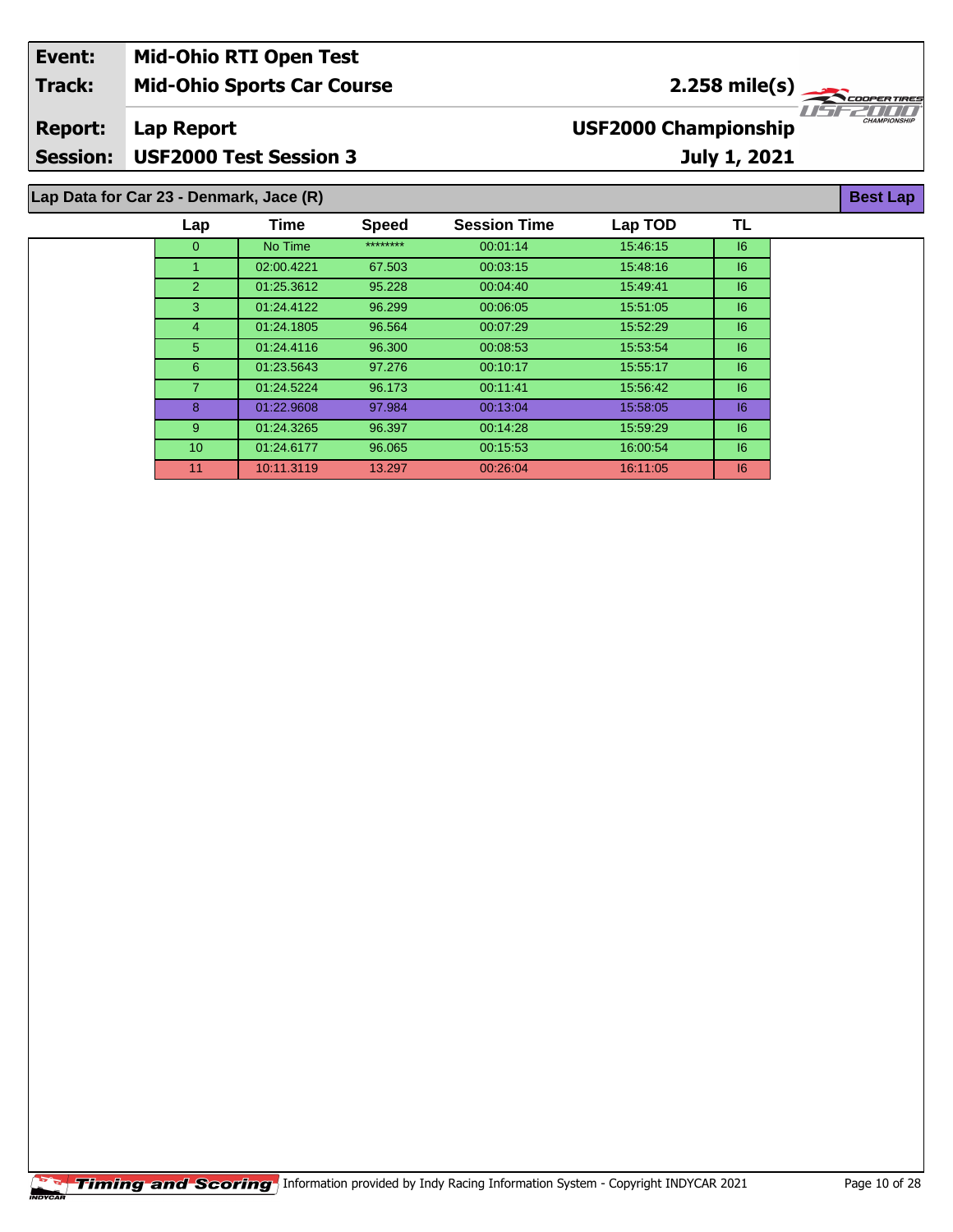| Event:                              | <b>Mid-Ohio RTI Open Test</b>     |                             |                                 |  |  |  |  |
|-------------------------------------|-----------------------------------|-----------------------------|---------------------------------|--|--|--|--|
| <b>Track:</b>                       | <b>Mid-Ohio Sports Car Course</b> | $2.258 \text{ mile(s)}$     |                                 |  |  |  |  |
| <b>Report:</b>                      | Lap Report                        | <b>USF2000 Championship</b> | IISE2000<br><b>CHAMPIONSHIP</b> |  |  |  |  |
| <b>Session:</b>                     | <b>USF2000 Test Session 3</b>     | <b>July 1, 2021</b>         |                                 |  |  |  |  |
|                                     |                                   |                             |                                 |  |  |  |  |
| Lap Data for Car 24 - Pierson, Josh |                                   |                             |                                 |  |  |  |  |

| Lap            | Time       | <b>Speed</b> | <b>Session Time</b> | Lap TOD  | TL |
|----------------|------------|--------------|---------------------|----------|----|
| $\mathbf{0}$   | No Time    | ********     | 00:01:13            | 15:46:13 | 6  |
|                | 01:25.9276 | 94.601       | 00:02:39            | 15:47:39 | 6  |
| $\overline{2}$ | 01:24.4393 | 96.268       | 00:04:03            | 15:49:04 | 6  |
| 3              | 01:23.8041 | 96.998       | 00:05:27            | 15:50:28 | 6  |
| 4              | 01:23.7189 | 97.096       | 00:06:51            | 15:51:51 | 6  |
| 5              | 01:23.6088 | 97.224       | 00:08:14            | 15:53:15 | 6  |
| 6              | 01:23.3784 | 97.493       | 00:09:38            | 15:54:38 | 6  |
| $\overline{7}$ | 01:23.2025 | 97.699       | 00:11:01            | 15:56:02 | 6  |
| 8              | 01:24.4527 | 96.253       | 00:12:25            | 15:57:26 | 6  |
| 9              | 01:23.4888 | 97.364       | 00:13:49            | 15:58:49 | 6  |
| 10             | 01:23.5856 | 97.251       | 00:15:12            | 16:00:13 | 16 |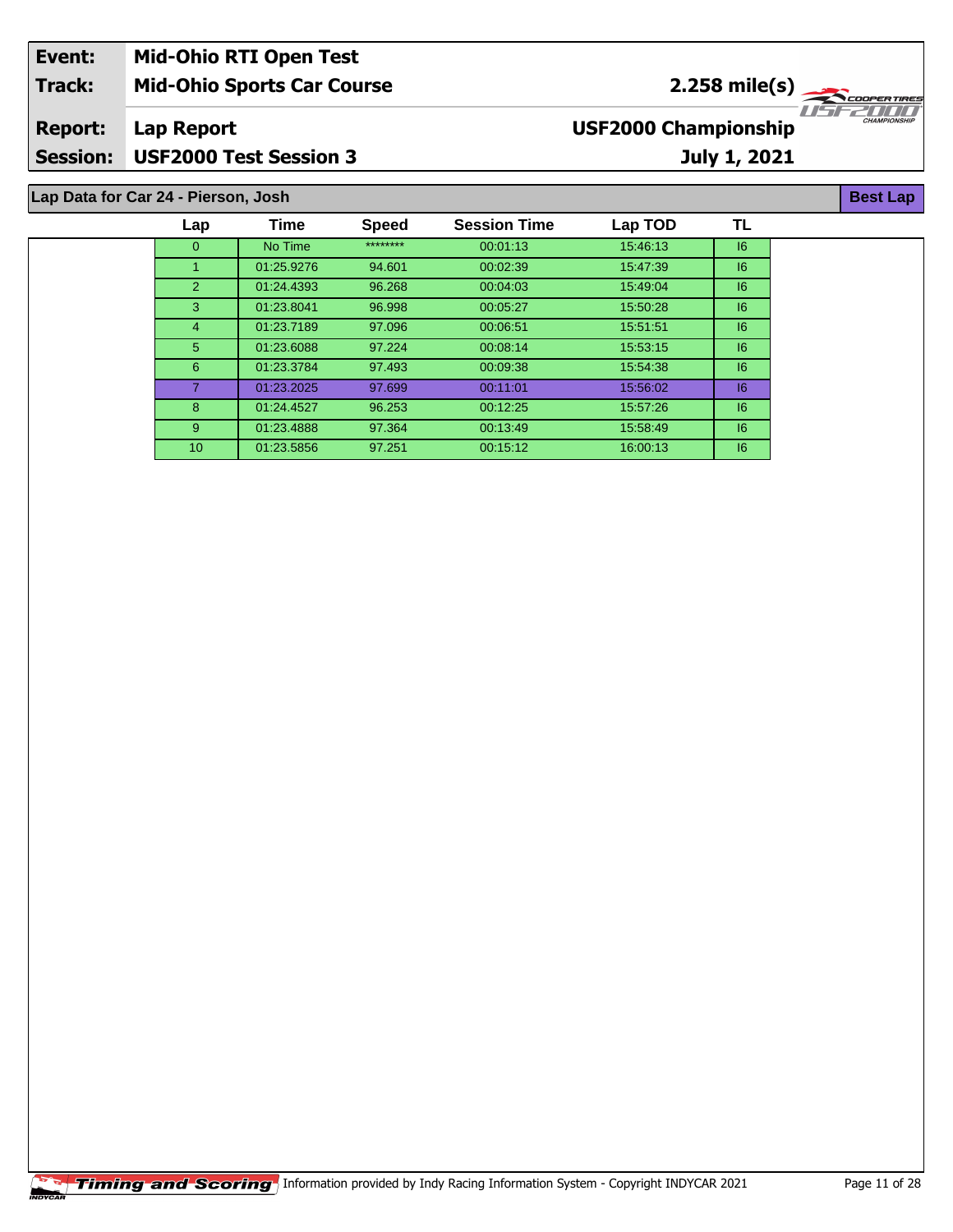| Event:                                | <b>Mid-Ohio RTI Open Test</b>     |                             |              |  |  |  |  |
|---------------------------------------|-----------------------------------|-----------------------------|--------------|--|--|--|--|
| <b>Track:</b>                         | <b>Mid-Ohio Sports Car Course</b> | $2.258 \text{ mile(s)}$     |              |  |  |  |  |
| <b>Report:</b>                        | Lap Report                        | <b>USF2000 Championship</b> | CHAMPIONSHIP |  |  |  |  |
| <b>Session:</b>                       | USF2000 Test Session 3            | July 1, 2021                |              |  |  |  |  |
|                                       |                                   |                             |              |  |  |  |  |
| Lap Data for Car 29 - Evans, Erik (R) |                                   |                             |              |  |  |  |  |

**Lap Data for Car 29 - Evans, Erik (R)**

| Lap           | Time       | <b>Speed</b> | <b>Session Time</b> | Lap TOD  |    |
|---------------|------------|--------------|---------------------|----------|----|
| 0             | No Time    | ********     | 00:01:42            | 15:46:43 | 16 |
|               | 01:26.8562 | 93.589       | 00:03:09            | 15:48:10 | 16 |
| $\mathcal{P}$ | 09:30.0863 | 14.259       | 00:12:39            | 15:57:40 | 16 |
| 3             | 01:24.9449 | 95.695       | 00:14:04            | 15:59:05 | 16 |
|               | 01:24.5286 | 96.166       | 00:15:29            | 16:00:29 | 16 |
| 5             | 01:48.9333 | 74.622       | 00:17:18            | 16:02:18 | 16 |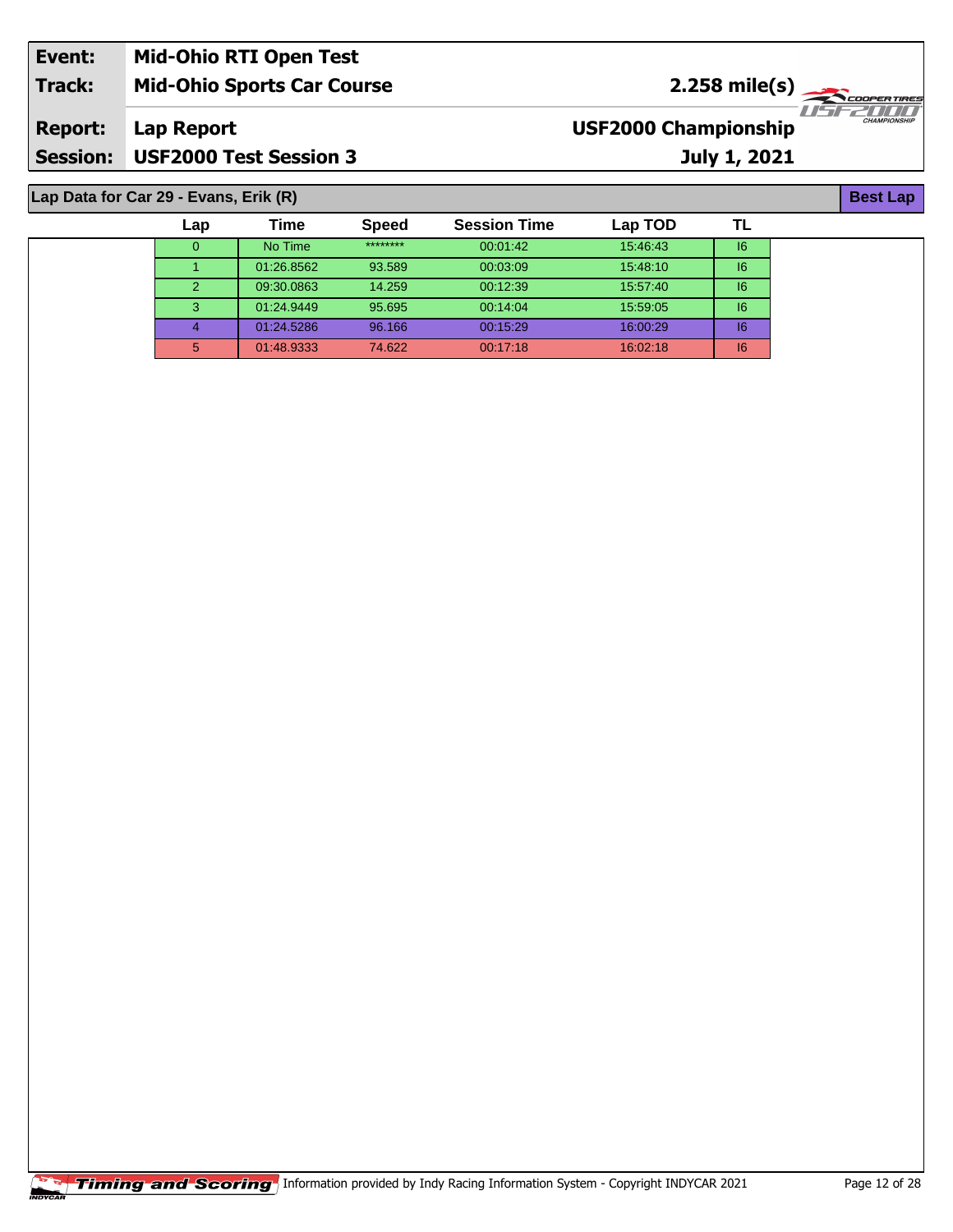| Event:         | <b>Mid-Ohio RTI Open Test</b>         |                             |                     |
|----------------|---------------------------------------|-----------------------------|---------------------|
| <b>Track:</b>  | <b>Mid-Ohio Sports Car Course</b>     | $2.258 \text{ mile(s)}$     |                     |
| <b>Report:</b> | Lap Report                            | <b>USF2000 Championship</b> | <b>CHAMPIONSHIP</b> |
|                | Session: USF2000 Test Session 3       | July 1, 2021                |                     |
|                |                                       |                             |                     |
|                | Lap Data for Car 3 - Stamer, Evan (R) |                             | <b>Best Lap</b>     |

| Lap            | Time       | <b>Speed</b> | <b>Session Time</b> | Lap TOD  | TL |  |
|----------------|------------|--------------|---------------------|----------|----|--|
| $\mathbf{0}$   | No Time    | ********     | 00:01:21            | 15:46:22 | 6  |  |
| 1              | 01:28.6455 | 91.700       | 00:02:50            | 15:47:51 | 6  |  |
| $\overline{2}$ | 01:26.2237 | 94.276       | 00:04:16            | 15:49:17 | 6  |  |
| 3              | 01:25.3212 | 95.273       | 00:05:41            | 15:50:42 | 6  |  |
| 4              | 01:24.9764 | 95.660       | 00:07:06            | 15:52:07 | 6  |  |
| 5              | 01:25.0321 | 95.597       | 00:08:31            | 15:53:32 | 6  |  |
| 6              | 01:24.6890 | 95.984       | 00:09:56            | 15:54:57 | 6  |  |
| 7              | 01:25.4364 | 95.144       | 00:11:22            | 15:56:22 | 6  |  |
| 8              | 03:18.5109 | 40.949       | 00:14:40            | 15:59:41 | 6  |  |
| 9              | 01:26.3283 | 94.161       | 00:16:06            | 16:01:07 | 6  |  |
| 10             | 01:51.5735 | 72.856       | 00:17:58            | 16:02:59 | 6  |  |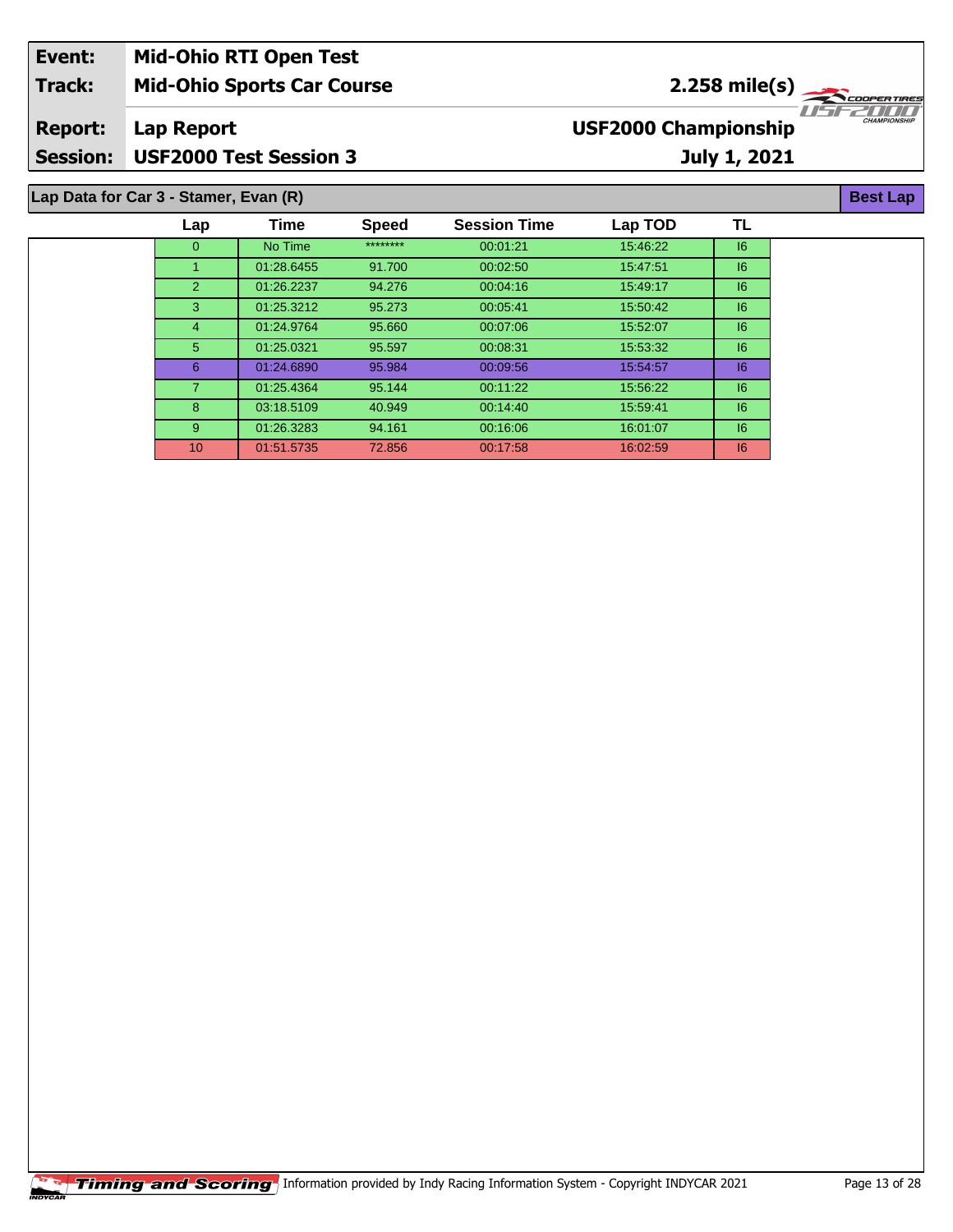| Event:          | <b>Mid-Ohio RTI Open Test</b>             |      |              |                     |                             |              |                                     |
|-----------------|-------------------------------------------|------|--------------|---------------------|-----------------------------|--------------|-------------------------------------|
| <b>Track:</b>   | <b>Mid-Ohio Sports Car Course</b>         |      |              |                     |                             |              | $2.258 \text{ mile(s)}$             |
| <b>Report:</b>  | Lap Report                                |      |              |                     | <b>USF2000 Championship</b> |              | 115152111111<br><b>CHAMPIONSHIP</b> |
| <b>Session:</b> | <b>USF2000 Test Session 3</b>             |      |              |                     |                             | July 1, 2021 |                                     |
|                 | Lap Data for Car 32 - Weir, Christian (R) |      |              |                     |                             |              | <b>Best Lap</b>                     |
|                 | Lap                                       | Time | <b>Speed</b> | <b>Session Time</b> | Lap TOD                     | ΤL           |                                     |

| ********<br>No Time<br>15:46:29<br> 6<br>$\overline{0}$<br>00:01:28<br>01:31.3750<br> 6 <br>88.961<br>00:02:59<br>15:48:00<br>2<br>01:28.6716<br> 6 <br>15:49:29<br>91.673<br>00:04:28<br>3<br>01:27.0097<br>16<br>93.424<br>00:05:55<br>15:50:56 |
|---------------------------------------------------------------------------------------------------------------------------------------------------------------------------------------------------------------------------------------------------|
|                                                                                                                                                                                                                                                   |
|                                                                                                                                                                                                                                                   |
|                                                                                                                                                                                                                                                   |
|                                                                                                                                                                                                                                                   |
| 01:26.5110<br> 6 <br>93.963<br>00:07:22<br>15:52:22<br>$\overline{4}$                                                                                                                                                                             |
| 5<br>01:25.8285<br> 6<br>00:08:47<br>15:53:48<br>94.710                                                                                                                                                                                           |
| 6<br>01:25.5683<br>94.998<br>00:10:13<br>15:55:14<br>16                                                                                                                                                                                           |
| 7<br>01:25.3020<br>95.294<br>00:11:38<br>15:56:39<br>16                                                                                                                                                                                           |
| 8<br>01:25.1765<br>95.435<br>00:13:03<br>15:58:04<br>16                                                                                                                                                                                           |
| 9<br>01:24.6186<br>96.064<br>00:14:28<br>15:59:29<br>16                                                                                                                                                                                           |
| 10 <sup>°</sup><br>01:26.3019<br> 6 <br>94.190<br>00:15:54<br>16:00:55                                                                                                                                                                            |
| 11<br>01:54.4868<br>71.002<br>00:17:49<br>16:02:50<br>16                                                                                                                                                                                          |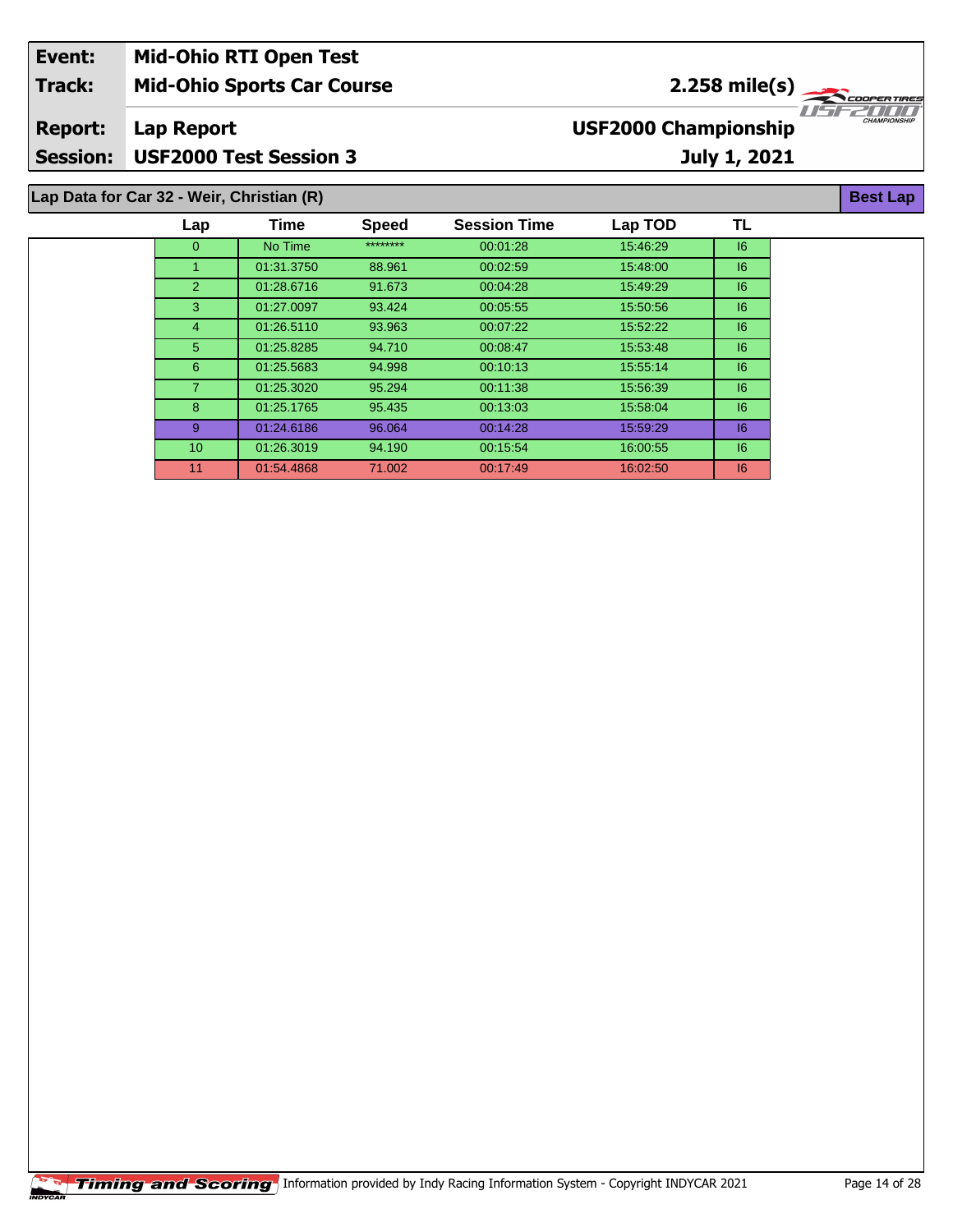| Event:          | <b>Mid-Ohio RTI Open Test</b>     |                                                                      |
|-----------------|-----------------------------------|----------------------------------------------------------------------|
| Track:          | <b>Mid-Ohio Sports Car Course</b> | $2.258$ mile(s)                                                      |
| <b>Report:</b>  | Lap Report                        | <i>HSE2HII</i><br><b>CHAMPIONSHIP</b><br><b>USF2000 Championship</b> |
| <b>Session:</b> | <b>USF2000 Test Session 3</b>     | <b>July 1, 2021</b>                                                  |

**Lap Data for Car 33 - Green, Josh**

| Lap | Time       | <b>Speed</b> | <b>Session Time</b> | Lap TOD  |    |  |
|-----|------------|--------------|---------------------|----------|----|--|
| 0   | No Time    | ********     | 00:02:04            | 15:47:05 | 6  |  |
|     | 01:25.1718 | 95.440       | 00:03:29            | 15:48:30 | 6  |  |
| 2   | 01:23.9726 | 96.803       | 00:04:53            | 15:49:54 | 6  |  |
| 3   | 01:23.6034 | 97.230       | 00:06:17            | 15:51:18 | 16 |  |
| 4   | 01:23.7602 | 97.048       | 00:07:41            | 15:52:41 | 16 |  |
| 5   | 01:23.4810 | 97.373       | 00:09:04            | 15:54:05 | 16 |  |

**Best Lap**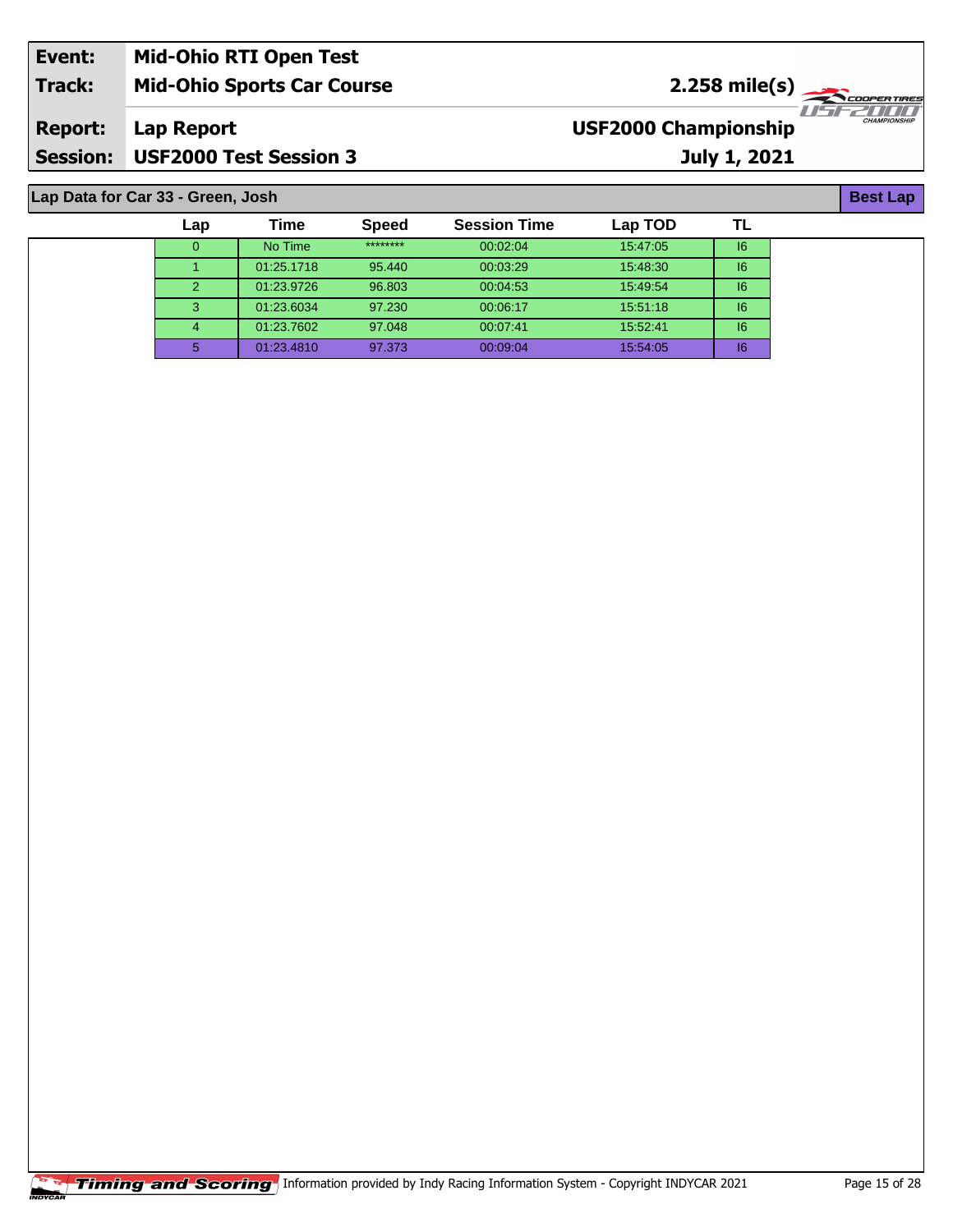| Event:          | <b>Mid-Ohio RTI Open Test</b>             |                                                    |  |
|-----------------|-------------------------------------------|----------------------------------------------------|--|
| Track:          | <b>Mid-Ohio Sports Car Course</b>         | $2.258$ mile(s)                                    |  |
| <b>Report:</b>  | Lap Report                                | <b>CHAMPIONSHII</b><br><b>USF2000 Championship</b> |  |
| <b>Session:</b> | USF2000 Test Session 3                    | July 1, 2021                                       |  |
|                 | Lap Data for Car 34 - Christie, Dylan (R) | <b>Best Lap</b>                                    |  |

| Lap            | Time       | Speed    | <b>Session Time</b> | Lap TOD  | TL |
|----------------|------------|----------|---------------------|----------|----|
| $\overline{0}$ | No Time    | ******** | 00:02:15            | 15:47:16 | 6  |
|                | 01:27.0600 | 93.370   | 00:03:42            | 15:48:43 | 6  |
| $\overline{2}$ | 01:25.9302 | 94.598   | 00:05:08            | 15:50:09 | 6  |
| 3              | 01:24.4614 | 96.243   | 00:06:33            | 15:51:33 | 16 |
| 4              | 01:23.8811 | 96.909   | 00:07:57            | 15:52:57 | 6  |
| 5              | 01:24.0161 | 96.753   | 00:09:21            | 15:54:21 | 6  |
| 6              | 01:24.6905 | 95.982   | 00:10:45            | 15.55.46 | 6  |
| $\overline{7}$ | 03:45.0022 | 36.128   | 00:14:30            | 15:59:31 | 6  |
| 8              | 01:24.9922 | 95.642   | 00:15:55            | 16:00:56 | 6  |
| 9              | 01:52.6751 | 72.144   | 00:17:48            | 16:02:49 | 6  |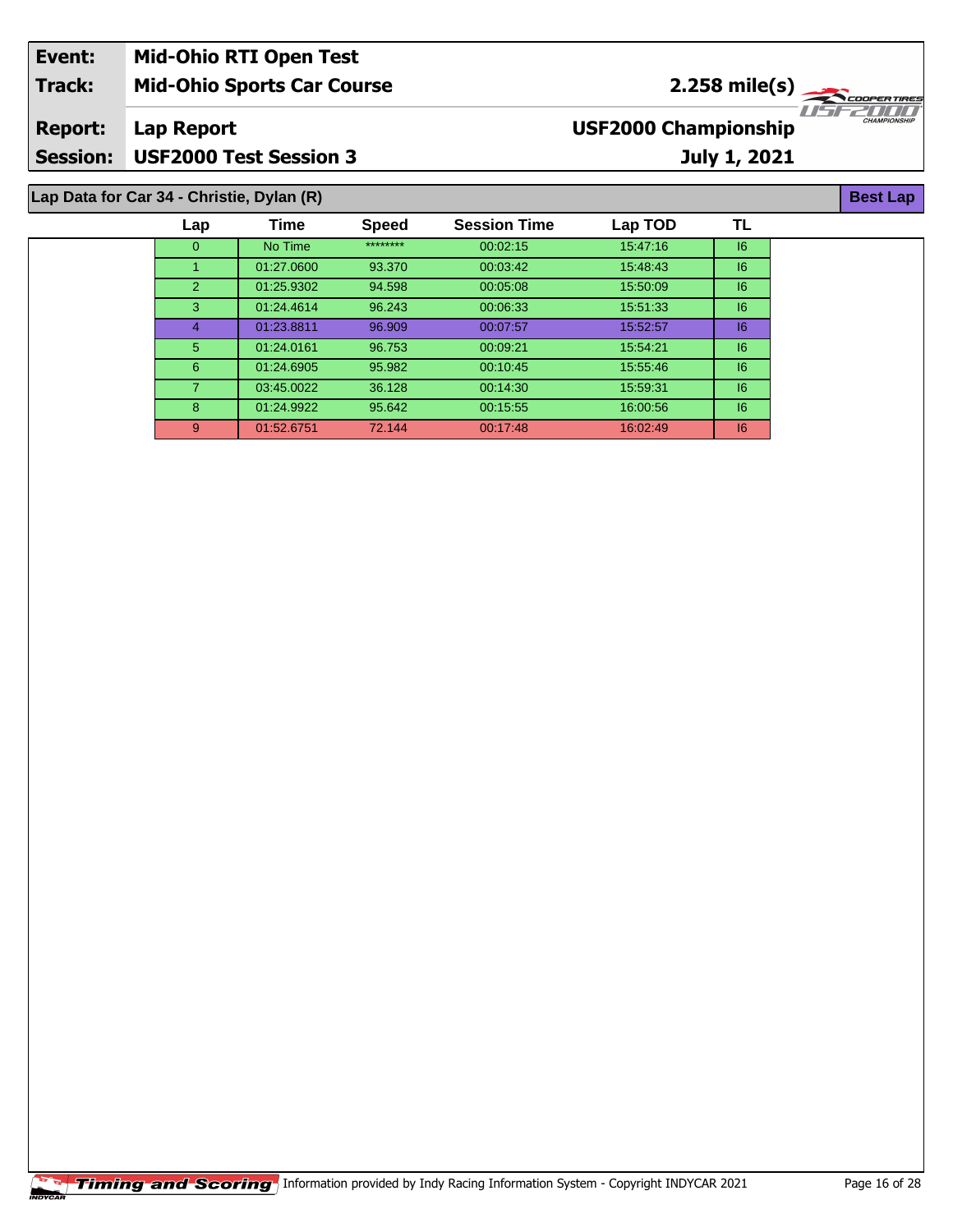| Event:         | <b>Mid-Ohio RTI Open Test</b>           |                                                    |
|----------------|-----------------------------------------|----------------------------------------------------|
| <b>Track:</b>  | <b>Mid-Ohio Sports Car Course</b>       | $2.258$ mile(s) $\frac{1}{2.258}$                  |
| <b>Report:</b> | Lap Report                              | <b>CHAMPIONSHIP</b><br><b>USF2000 Championship</b> |
|                | Session: USF2000 Test Session 3         | <b>July 1, 2021</b>                                |
|                | Lap Data for Car 4 - d'Orlando, Michael | <b>Best Lap</b>                                    |

| Lap            | Time       | <b>Speed</b> | <b>Session Time</b> | Lap TOD  | ΤL |
|----------------|------------|--------------|---------------------|----------|----|
| $\Omega$       | No Time    | ********     | 00:02:25            | 15:47:26 | 6  |
|                | 01:26.8742 | 93.570       | 00:03:52            | 15:48:53 | 6  |
| 2              | 01:24.8310 | 95.823       | 00:05:17            | 15:50:18 | 6  |
| 3              | 01:23.7628 | 97.045       | 00:06:41            | 15:51:41 | 6  |
| $\overline{4}$ | 01:23.5203 | 97.327       | 00:08:04            | 15:53:05 | 6  |
| 5 <sup>5</sup> | 01:23.6850 | 97.136       | 00:09:28            | 15:54:29 | 6  |
| 6              | 01:22.7798 | 98.198       | 00:10:51            | 15.55.51 | 16 |
|                | 01:22.6499 | 98.352       | 00:12:13            | 15.57.14 | 6  |
| 8              | 01:22.5365 | 98.487       | 00:13:36            | 15:58:37 | 6  |
| 9              | 01:23.1515 | 97.759       | 00:14:59            | 15:59:60 | 6  |
| 10             | 01:38.9839 | 82.122       | 00:16:38            | 16:01:39 | 6  |
|                |            |              |                     |          |    |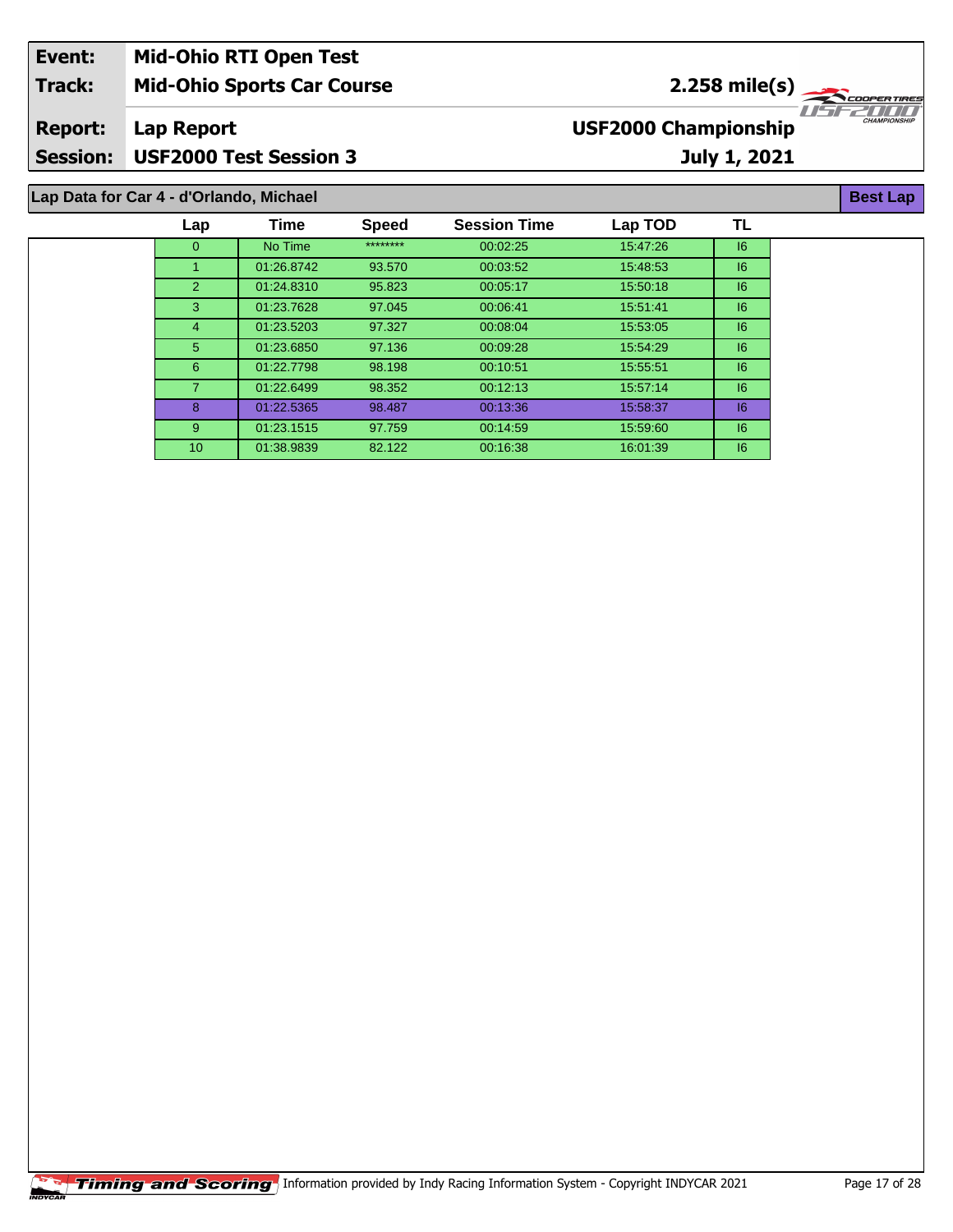| Event:          | <b>Mid-Ohio RTI Open Test</b>        |                             |                     |
|-----------------|--------------------------------------|-----------------------------|---------------------|
| <b>Track:</b>   | <b>Mid-Ohio Sports Car Course</b>    | $2.258 \text{ mile(s)}$     |                     |
| <b>Report:</b>  | Lap Report                           | <b>USF2000 Championship</b> | <b>CHAMPIONSHIP</b> |
| <b>Session:</b> | <b>USF2000 Test Session 3</b>        | <b>July 1, 2021</b>         |                     |
|                 |                                      |                             |                     |
|                 | Lap Data for Car 42 - Myers, Michael |                             | <b>Best Lap</b>     |

| Lap      | Time       | <b>Speed</b> | <b>Session Time</b> | Lap TOD  | TL |
|----------|------------|--------------|---------------------|----------|----|
| $\Omega$ | No Time    | ********     | 00:01:29            | 15:46:30 | 6  |
|          | 01:29.2286 | 91.101       | 00:02:59            | 15:47:59 | 6  |
| 2        | 01:25.8807 | 94.652       | 00:04:24            | 15:49:25 | 6  |
| 3        | 01:25.1469 | 95.468       | 00:05:50            | 15:50:50 | 6  |
| 4        | 01:25.1646 | 95.448       | 00:07:15            | 15:52:16 | 16 |
| 5        | 01:24.7251 | 95.943       | 00:08:40            | 15.53.40 | 6  |
| 6        | 01:24.1728 | 96.573       | 00:10:04            | 15:55:04 | 6  |
| 7        | 01:24.3980 | 96.315       | 00:11:28            | 15:56:29 | 6  |
| 8        | 01:24.8228 | 95.833       | 00:12:53            | 15:57:54 | 6  |
| 9        | 01:24.7375 | 95.929       | 00:14:18            | 15:59:18 | 6  |
|          |            |              |                     |          |    |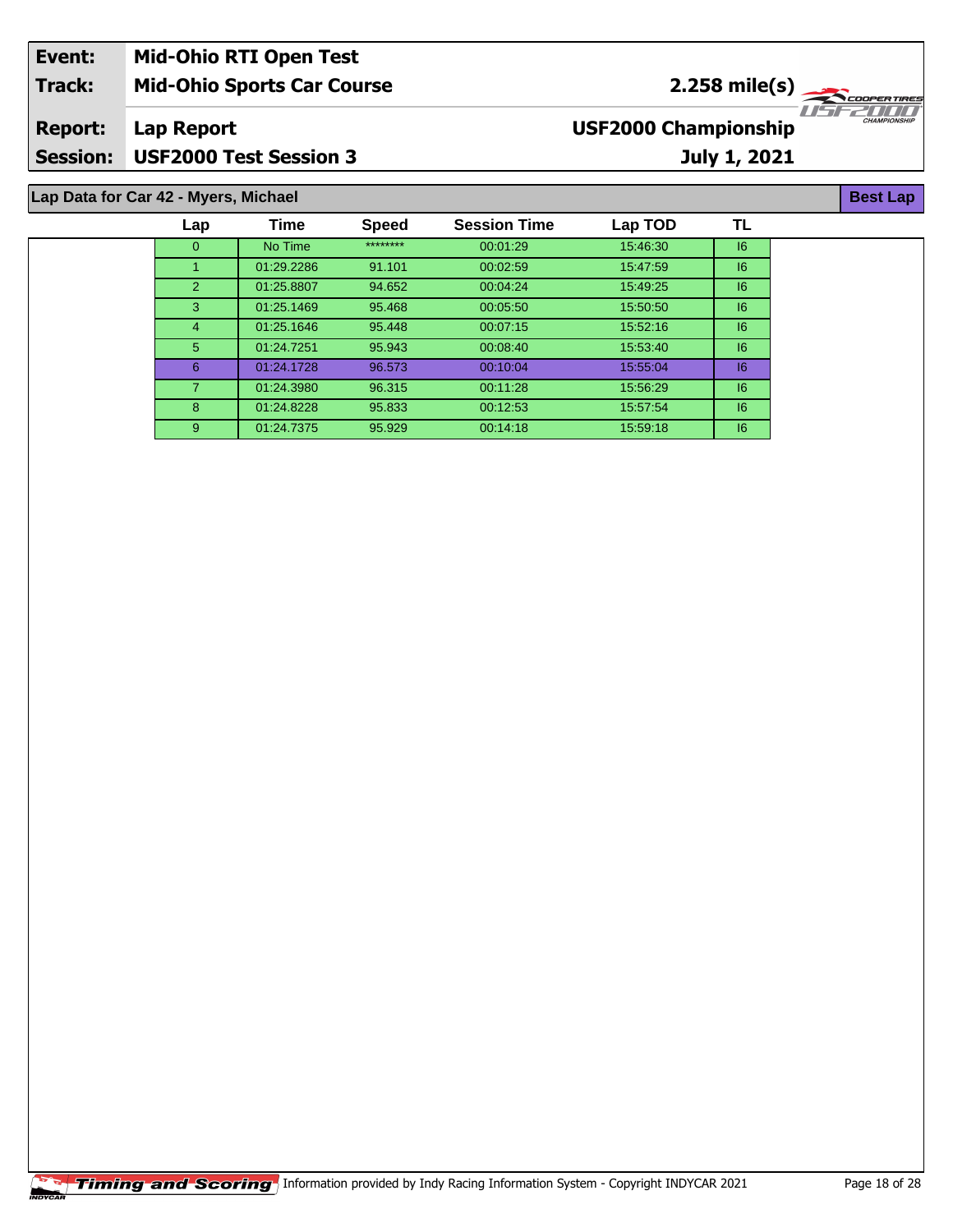| Event:         | <b>Mid-Ohio RTI Open Test</b>           |                             |                                 |  |  |
|----------------|-----------------------------------------|-----------------------------|---------------------------------|--|--|
| <b>Track:</b>  | <b>Mid-Ohio Sports Car Course</b>       | $2.258 \text{ mile(s)}$     |                                 |  |  |
| <b>Report:</b> | Lap Report                              | <b>USF2000 Championship</b> | 70572000<br><b>CHAMPIONSHIP</b> |  |  |
|                | Session: USF2000 Test Session 3         | July 1, 2021                |                                 |  |  |
|                |                                         |                             |                                 |  |  |
|                | Lap Data for Car 44 - Brooks, Christian |                             |                                 |  |  |

| Lap           | Time       | <b>Speed</b> | <b>Session Time</b> | Lap TOD  | TL |  |
|---------------|------------|--------------|---------------------|----------|----|--|
| 0             | No Time    | ********     | 00:02:32            | 15:47:32 | 6  |  |
|               | 01:26.6180 | 93.847       | 00:03:58            | 15:48:59 | 6  |  |
| $\mathcal{P}$ | 01:24.9099 | 95.734       | 00:05:23            | 15:50:24 | 16 |  |
| $\mathbf{3}$  | 01:25.0290 | 95.600       | 00:06:48            | 15:51:49 | 6  |  |
| 4             | 04:58.1016 | 27.269       | 00:11:46            | 15:56:47 | 6  |  |
| $5^{\circ}$   | 01:23.9305 | 96.852       | 00:13:10            | 15:58:11 | 16 |  |
| 6             | 01:23.2509 | 97.642       | 00:14:33            | 15:59:34 | 16 |  |
| 7             | 01:27.5447 | 92.853       | 00:16:01            | 16:01:02 | 6  |  |
| 8             | 01:54.7956 | 70.811       | 00:17:56            | 16:02:57 | 6  |  |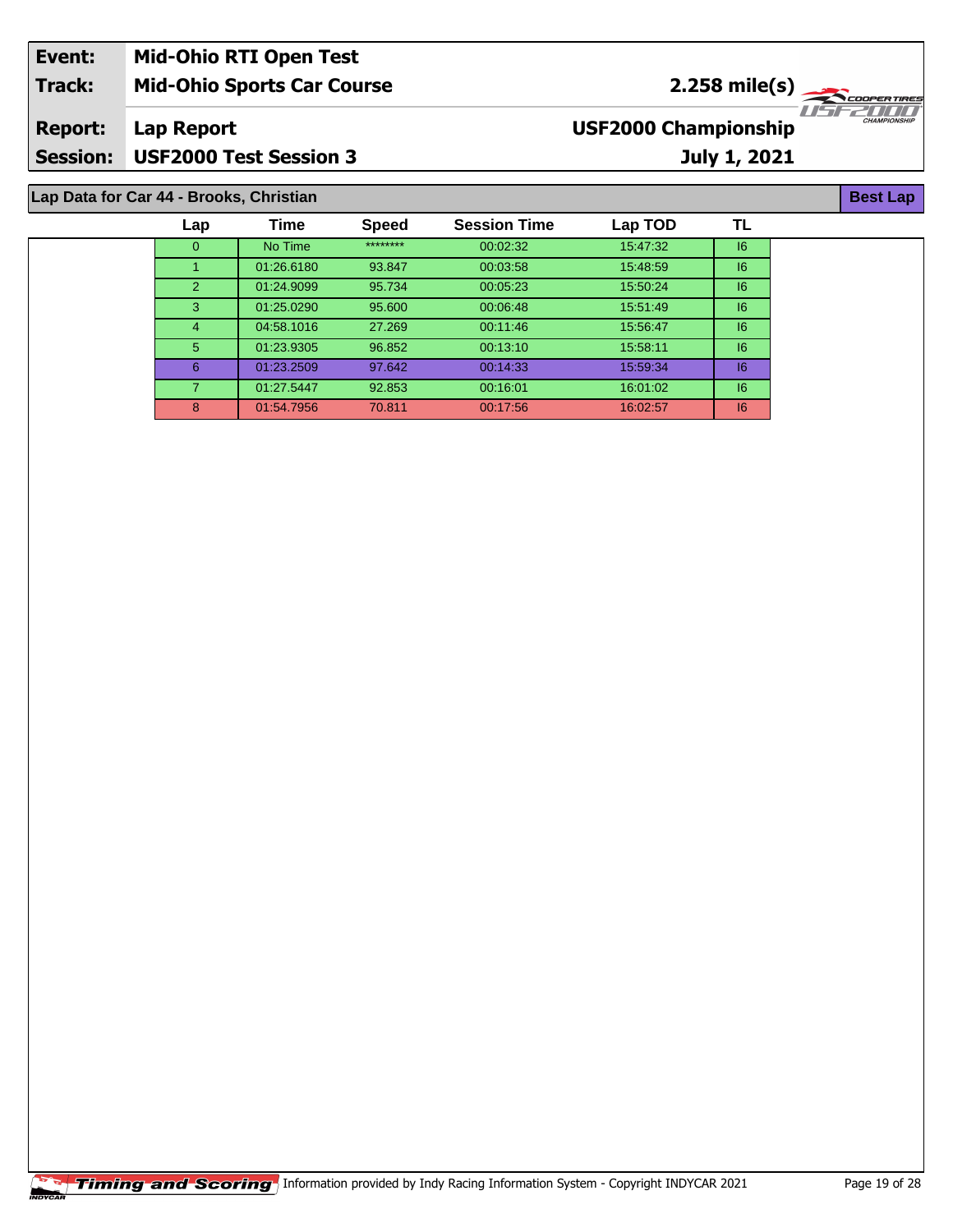| Event:                                     | <b>Mid-Ohio RTI Open Test</b>     |                                                                      |  |  |  |  |
|--------------------------------------------|-----------------------------------|----------------------------------------------------------------------|--|--|--|--|
| <b>Track:</b>                              | <b>Mid-Ohio Sports Car Course</b> | $2.258 \text{ mile(s)}$                                              |  |  |  |  |
| <b>Report:</b>                             | Lap Report                        | 1151 - 211 111<br><b>CHAMPIONSHIP</b><br><b>USF2000 Championship</b> |  |  |  |  |
| <b>Session:</b>                            | <b>USF2000 Test Session 3</b>     | July 1, 2021                                                         |  |  |  |  |
| Lap Data for Car 5 - Kohlbecker, Spike (R) |                                   |                                                                      |  |  |  |  |

| Lap          | Time       | <b>Speed</b> | <b>Session Time</b> | Lap TOD  | TL |
|--------------|------------|--------------|---------------------|----------|----|
| $\mathbf{0}$ | No Time    | ********     | 00:01:18            | 15:46:19 | 6  |
|              | 01:28.0099 | 92.362       | 00:02:46            | 15:47:47 | 6  |
| 2            | 01:24.5294 | 96.165       | 00:04:10            | 15:49:11 | 6  |
| 3            | 01:23.9457 | 96.834       | 00:05:34            | 15:50:35 | 6  |
| 4            | 01:23.8519 | 96.942       | 00:06:58            | 15:51:59 | 16 |
| 5            | 01:23.5608 | 97.280       | 00:08:22            | 15:53:23 | 6  |
| 6            | 01:23.2177 | 97.681       | 00:09:45            | 15:54:46 | 6  |
| 7            | 01:23.5129 | 97.336       | 00:11:09            | 15:56:09 | 16 |
| 8            | 03:40.9229 | 36.795       | 00:14:49            | 15:59:50 | 6  |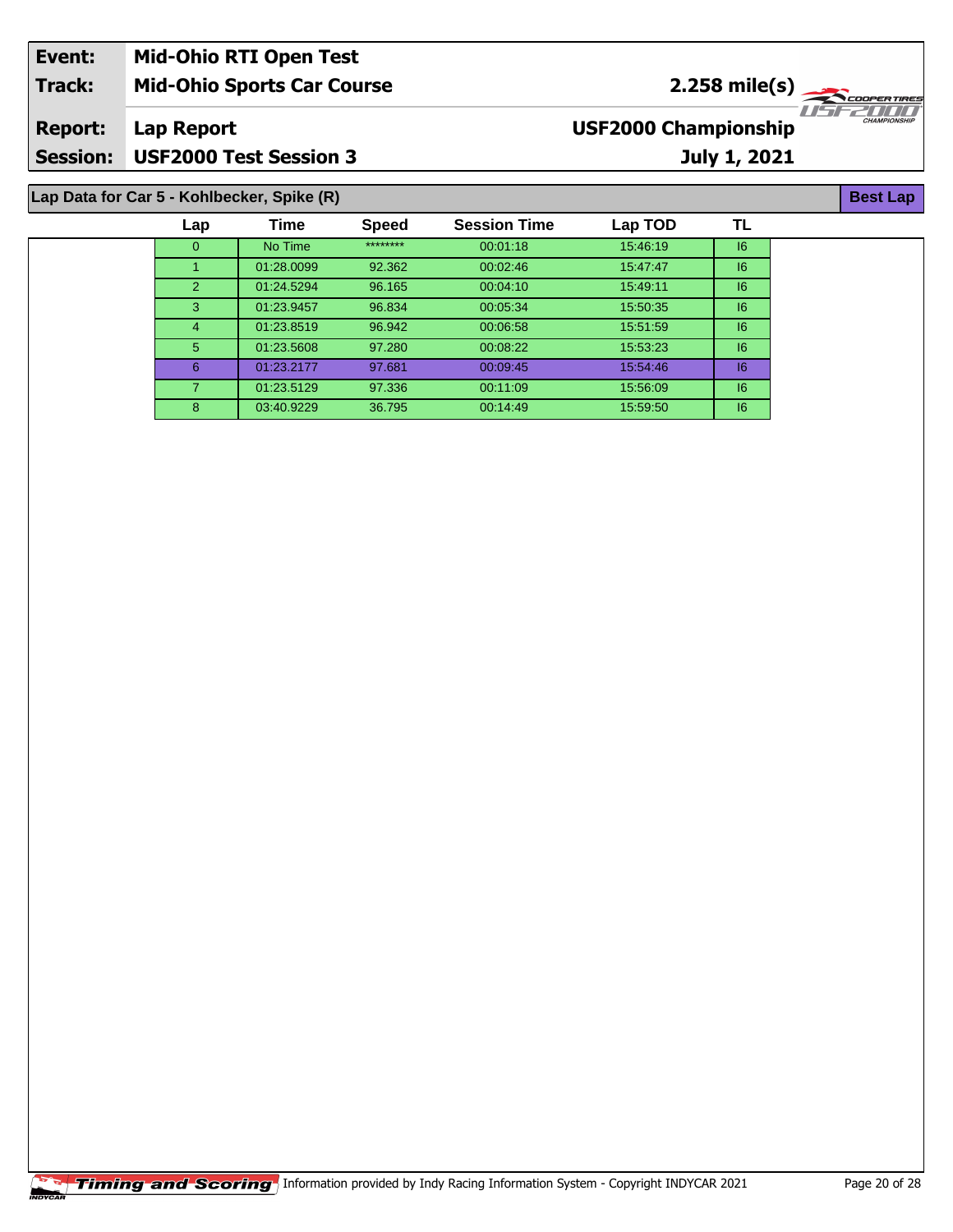| Event:          | <b>Mid-Ohio RTI Open Test</b>     |                             |                     |  |  |  |
|-----------------|-----------------------------------|-----------------------------|---------------------|--|--|--|
| <b>Track:</b>   | <b>Mid-Ohio Sports Car Course</b> | $2.258 \text{ mile(s)}$     |                     |  |  |  |
| <b>Report:</b>  | Lap Report                        | <b>USF2000 Championship</b> | <b>CHAMPIONSHIP</b> |  |  |  |
| <b>Session:</b> | <b>USF2000 Test Session 3</b>     | <b>July 1, 2021</b>         |                     |  |  |  |
|                 |                                   |                             |                     |  |  |  |
|                 | Lap Data for Car 6 - Garg, Bijoy  |                             |                     |  |  |  |

**TL**

9 01:50.5037 73.561 00:17:53 16:02:54 I6

| ta for Car 6 - Garg, Bijoy |            |              |                     |          |    |
|----------------------------|------------|--------------|---------------------|----------|----|
| Lap                        | Time       | <b>Speed</b> | <b>Session Time</b> | Lap TOD  | TL |
| 0                          | No Time    | ********     | 00:01:38            | 15:46:39 | 6  |
|                            | 04:29.7401 | 30.136       | 00:06:08            | 15.51.08 | 6  |
| $\mathbf{2}$               | 01:30.4240 | 89.896       | 00:07:38            | 15.52.39 | 6  |
| 3                          | 01:24.5481 | 96.144       | 00:09:03            | 15:54:03 | 6  |
| $\overline{4}$             | 01:23.6934 | 97.126       | 00:10:26            | 15:55:27 | 6  |
| 5                          | 01:23.9109 | 96.874       | 00:11:50            | 15:56:51 | 6  |
| 6                          | 01:23.6145 | 97.218       | 00:13:14            | 15:58:15 | 6  |
| 7                          | 01:23.7107 | 97.106       | 00:14:38            | 15:59:38 | 6  |
| 8                          | 01:25.0260 | 95.604       | 00:16:03            | 16:01:03 | 6  |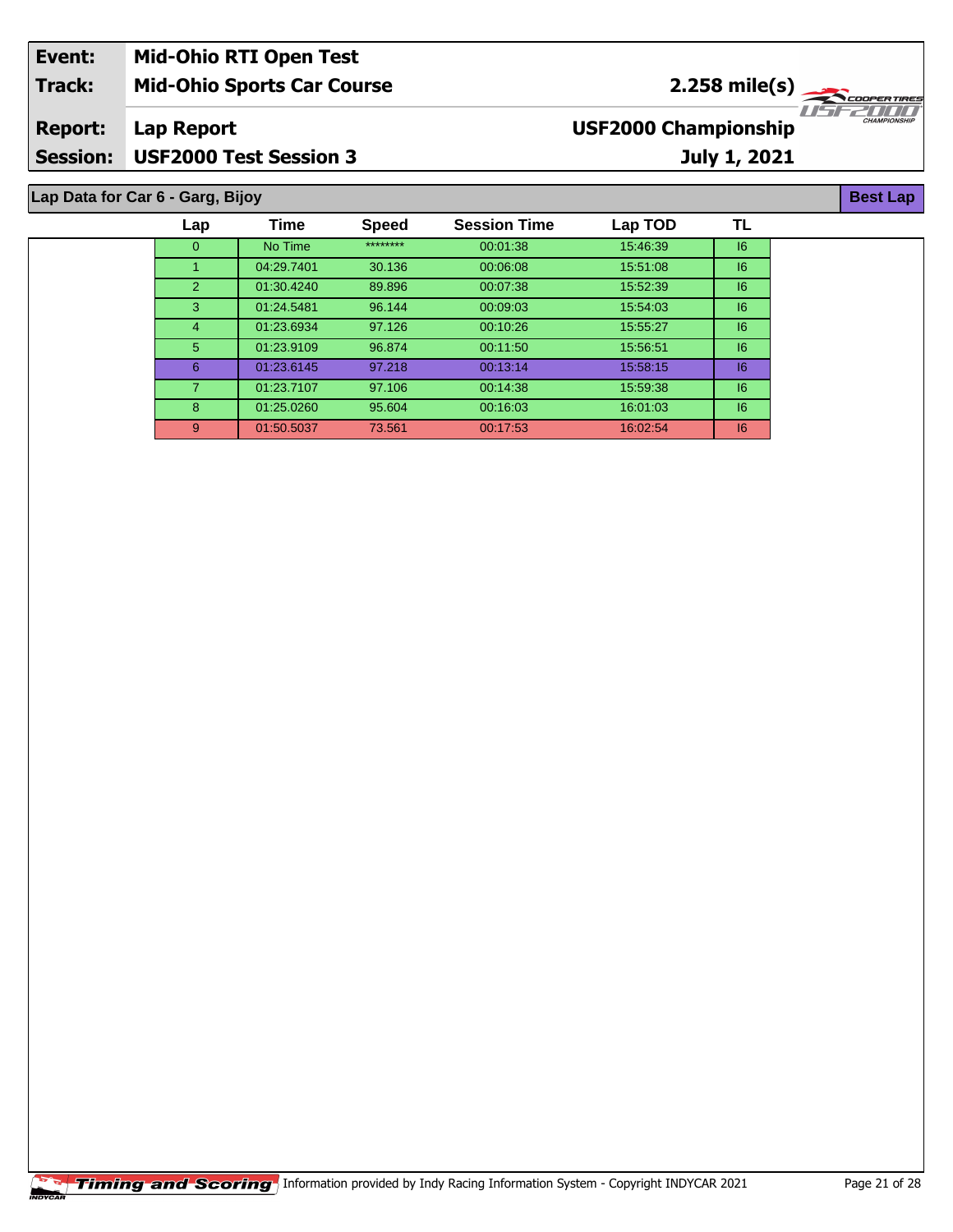| Event:                                | <b>Mid-Ohio RTI Open Test</b>     |                             |                                                                                                                                                                                                                                                                                                                     |  |  |  |
|---------------------------------------|-----------------------------------|-----------------------------|---------------------------------------------------------------------------------------------------------------------------------------------------------------------------------------------------------------------------------------------------------------------------------------------------------------------|--|--|--|
| <b>Track:</b>                         | <b>Mid-Ohio Sports Car Course</b> | $2.258 \text{ mile(s)}$     |                                                                                                                                                                                                                                                                                                                     |  |  |  |
| <b>Report:</b>                        | Lap Report                        | <b>USF2000 Championship</b> | $\frac{1}{1}$ $\frac{1}{1}$ $\frac{1}{1}$ $\frac{1}{1}$ $\frac{1}{1}$ $\frac{1}{1}$ $\frac{1}{1}$ $\frac{1}{1}$ $\frac{1}{1}$ $\frac{1}{1}$ $\frac{1}{1}$ $\frac{1}{1}$ $\frac{1}{1}$ $\frac{1}{1}$ $\frac{1}{1}$ $\frac{1}{1}$ $\frac{1}{1}$ $\frac{1}{1}$ $\frac{1}{1}$ $\frac{1}{1}$ $\frac{1}{1}$ $\frac{1}{1}$ |  |  |  |
| <b>Session:</b>                       | USF2000 Test Session 3            | <b>July 1, 2021</b>         |                                                                                                                                                                                                                                                                                                                     |  |  |  |
| Lap Data for Car 63 - Burke, Trey (R) |                                   |                             |                                                                                                                                                                                                                                                                                                                     |  |  |  |

| Time       | <b>Speed</b> | <b>Session Time</b> | Lap TOD  | ΤL |
|------------|--------------|---------------------|----------|----|
| No Time    | ********     | 00:01:29            | 15:46:29 | 16 |
| 01:27.2760 | 93.139       | 00:02:56            | 15:47:57 | 6  |
| 01:25.3830 | 95.204       | 00:04:21            | 15:49:22 | 16 |
| 01:24.9050 | 95.740       | 00:05:46            | 15:50:47 | 16 |
| 01:45.3177 | 77.184       | 00:07:32            | 15:52:32 | 6  |
| 03:06.8816 | 43.497       | 00:10:38            | 15.55.39 | 6  |
| 01:25.0714 | 95.553       | 00:12:04            | 15:57:04 | 16 |
| 01:24.5388 | 96.155       | 00:13:28            | 15:58:29 | 16 |
| 01:24.4794 | 96.222       | 00:14:53            | 15:59:53 | 16 |
| 08:24.1381 | 16.124       | 00:23:17            | 16:08:17 | 16 |
|            |              |                     |          |    |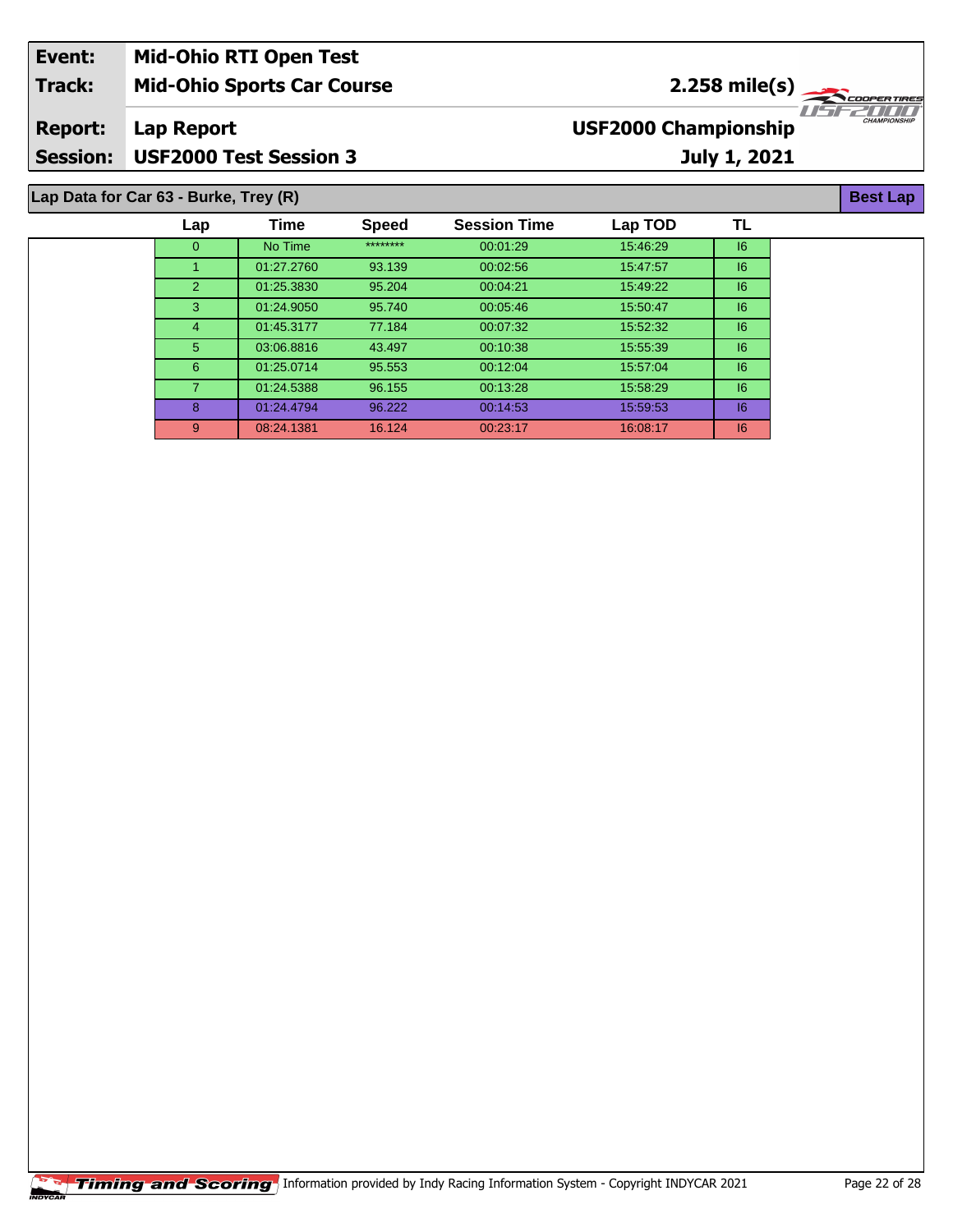| Event:         | <b>Mid-Ohio RTI Open Test</b>          |                             |                                                                                                                                                                                                                                                      |  |  |  |
|----------------|----------------------------------------|-----------------------------|------------------------------------------------------------------------------------------------------------------------------------------------------------------------------------------------------------------------------------------------------|--|--|--|
| <b>Track:</b>  | <b>Mid-Ohio Sports Car Course</b>      | $2.258 \text{ mile(s)}$     |                                                                                                                                                                                                                                                      |  |  |  |
| <b>Report:</b> | Lap Report                             | <b>USF2000 Championship</b> | $T$ , $T$ , $T$ , $T$ , $T$ , $T$ , $T$ , $T$ , $T$ , $T$ , $T$ , $T$ , $T$ , $T$ , $T$ , $T$ , $T$ , $T$ , $T$ , $T$ , $T$ , $T$ , $T$ , $T$ , $T$ , $T$ , $T$ , $T$ , $T$ , $T$ , $T$ , $T$ , $T$ , $T$ , $T$ , $T$ , $T$ ,<br><b>CHAMPIONSHIP</b> |  |  |  |
|                | Session: USF2000 Test Session 3        | <b>July 1, 2021</b>         |                                                                                                                                                                                                                                                      |  |  |  |
|                |                                        |                             | <b>Best Lap</b>                                                                                                                                                                                                                                      |  |  |  |
|                | Lap Data for Car 7 - Hyland, Chase (R) |                             |                                                                                                                                                                                                                                                      |  |  |  |

## **Lap Data for Car 7 - Hyland, Chase (R)**

| Lap           | Time       | <b>Speed</b> | <b>Session Time</b> | Lap TOD  | ΤL |
|---------------|------------|--------------|---------------------|----------|----|
| 0             | No Time    | ********     | 00:01:44            | 15:46:45 | 16 |
|               | 01:30.0146 | 90.305       | 00:03:14            | 15:48:15 | 16 |
| $\mathcal{P}$ | 01:27.6624 | 92.728       | 00:04:42            | 15:49:43 | 16 |
| 3             | 01:26.1784 | 94.325       | 00:06:08            | 15:51:09 | 6  |
|               | 01:25.6251 | 94.935       | 00:07:34            | 15:52:34 | 6  |
| 5             | 01:25.7390 | 94.809       | 00:08:59            | 15:54:00 | 16 |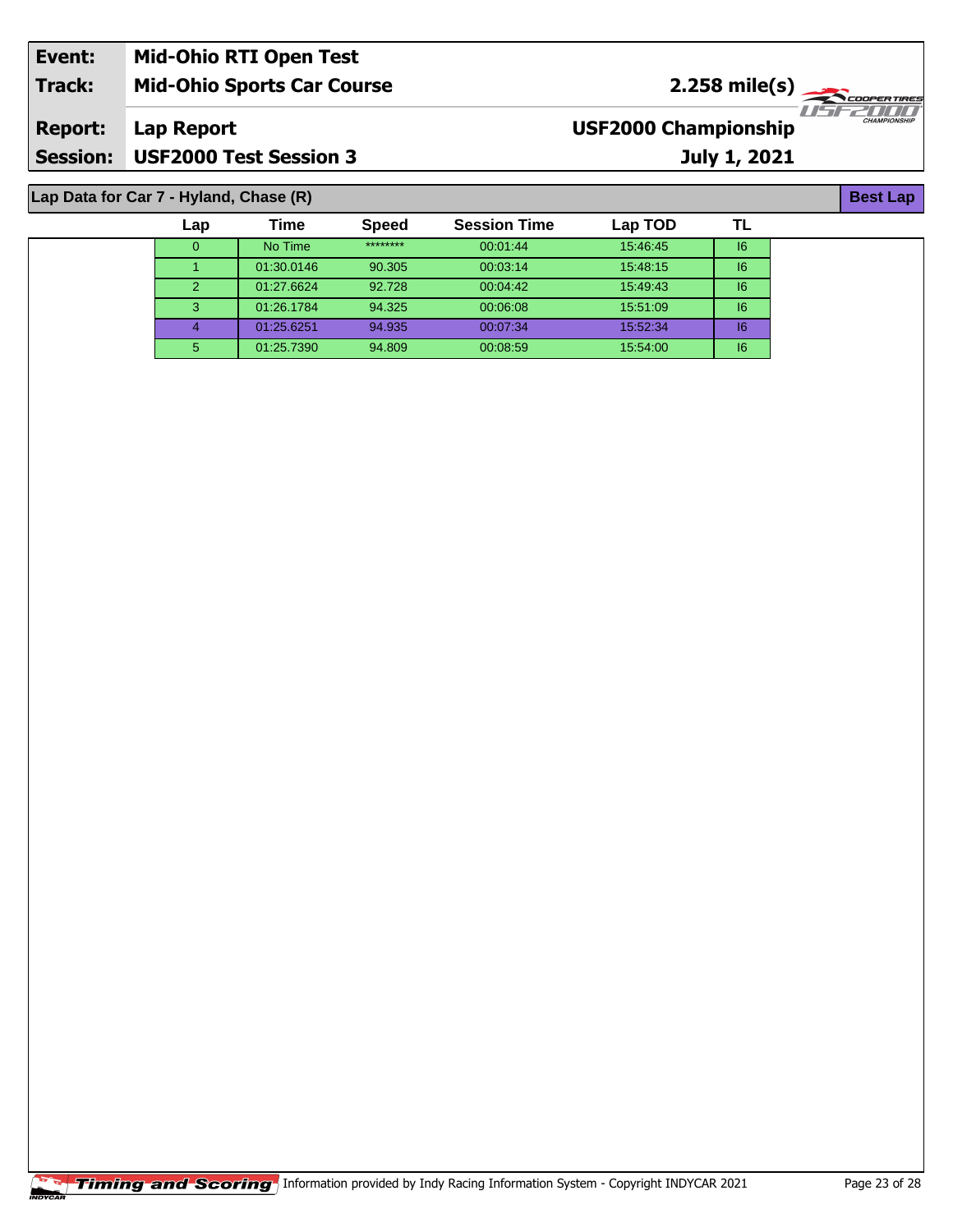| Event:          | <b>Mid-Ohio RTI Open Test</b>     |                                                    |
|-----------------|-----------------------------------|----------------------------------------------------|
| Track:          | <b>Mid-Ohio Sports Car Course</b> | $2.258$ mile(s)                                    |
| <b>Report:</b>  | Lap Report                        | <b>CHAMPIONSHIP</b><br><b>USF2000 Championship</b> |
| <b>Session:</b> | <b>USF2000 Test Session 3</b>     | July 1, 2021                                       |

**Lap Data for Car 8 - Lee, Jackson (R)**

| Lap | Time       | <b>Speed</b> | <b>Session Time</b> | Lap TOD  |    |
|-----|------------|--------------|---------------------|----------|----|
|     | No Time    | ********     | 00:01:33            | 15:46:34 | 16 |
|     | 01:27.4307 | 92.974       | 00:03:00            | 15:48:01 | 16 |
|     | 01:25.5911 | 94.972       | 00:04:26            | 15:49:27 | 16 |
| 3   | 01:24.7717 | 95.890       | 00:05:51            | 15:50:51 | 16 |
|     | 01:25.1379 | 95.478       | 00:07:16            | 15:52:16 | 16 |

**Best Lap**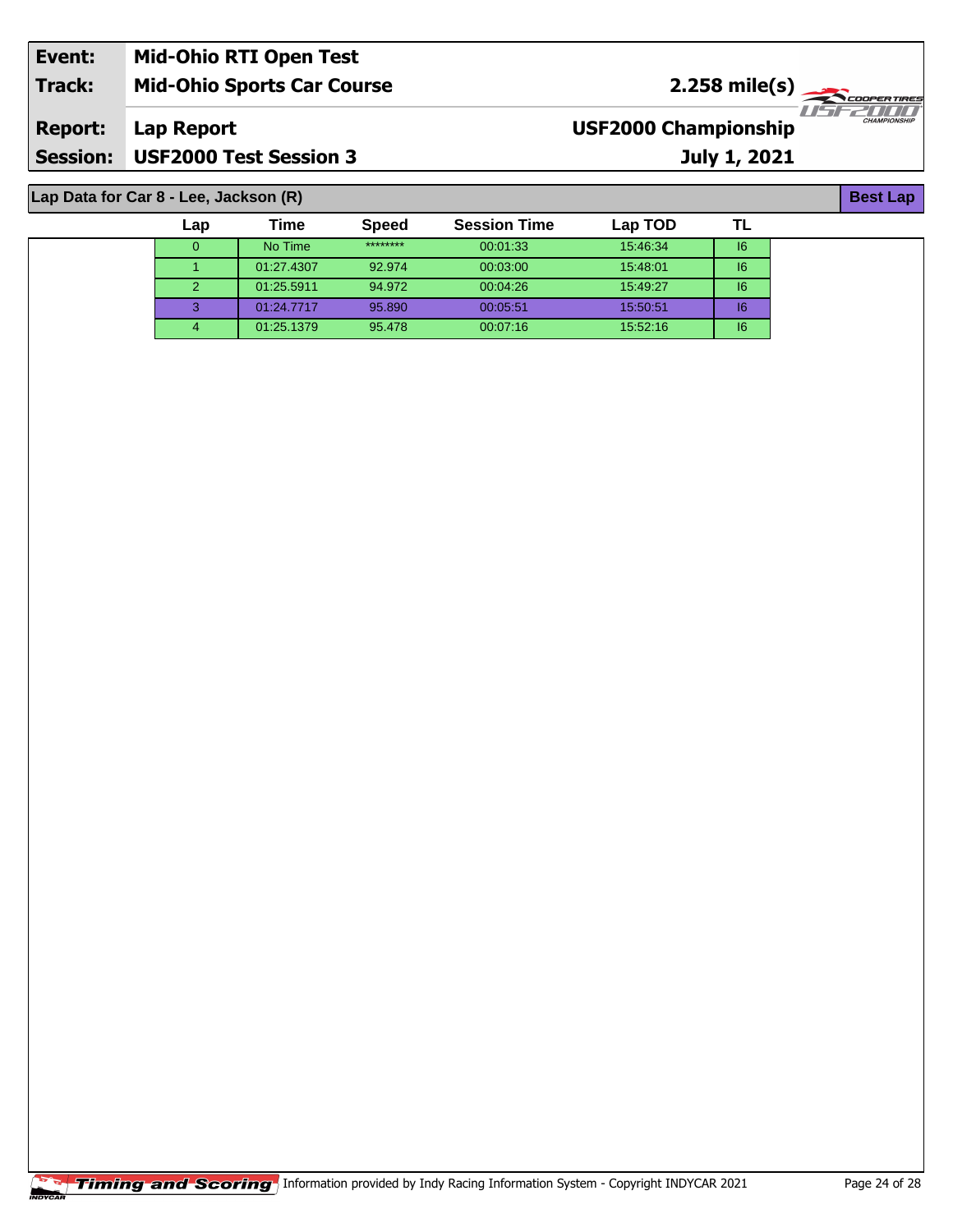| Event:         | <b>Mid-Ohio RTI Open Test</b>              |                                                                          |  |
|----------------|--------------------------------------------|--------------------------------------------------------------------------|--|
| <b>Track:</b>  | <b>Mid-Ohio Sports Car Course</b>          | $2.258 \text{ mile(s)}$                                                  |  |
| <b>Report:</b> | Lap Report                                 | <i>IISEZIII</i> II<br><b>CHAMPIONSHIP</b><br><b>USF2000 Championship</b> |  |
|                | Session: USF2000 Test Session 3            | <b>July 1, 2021</b>                                                      |  |
|                | Lap Data for Car 9 - Vodanovich, Peter (R) | <b>Best Lap</b>                                                          |  |

| Lap            | Time       | <b>Speed</b> | <b>Session Time</b> | Lap TOD  |    |  |
|----------------|------------|--------------|---------------------|----------|----|--|
| 0              | No Time    | ********     | 00:01:35            | 15:46:36 | 16 |  |
|                | 01:27.3932 | 93.014       | 00:03:03            | 15:48:03 | 6  |  |
| $\overline{2}$ | 01:26.6836 | 93.776       | 00:04:29            | 15:49:30 | 6  |  |
| 3              | 01:26.2744 | 94.220       | 00:05:56            | 15:50:56 | 6  |  |
| 4              | 01:26.6591 | 93.802       | 00:07:22            | 15:52:23 | 6  |  |
| 5              | 01:26.5267 | 93.946       | 00:08:49            | 15:53:50 | 6  |  |
| 6              | 09:34.0535 | 14.160       | 00:18:23            | 16:03:24 | 6  |  |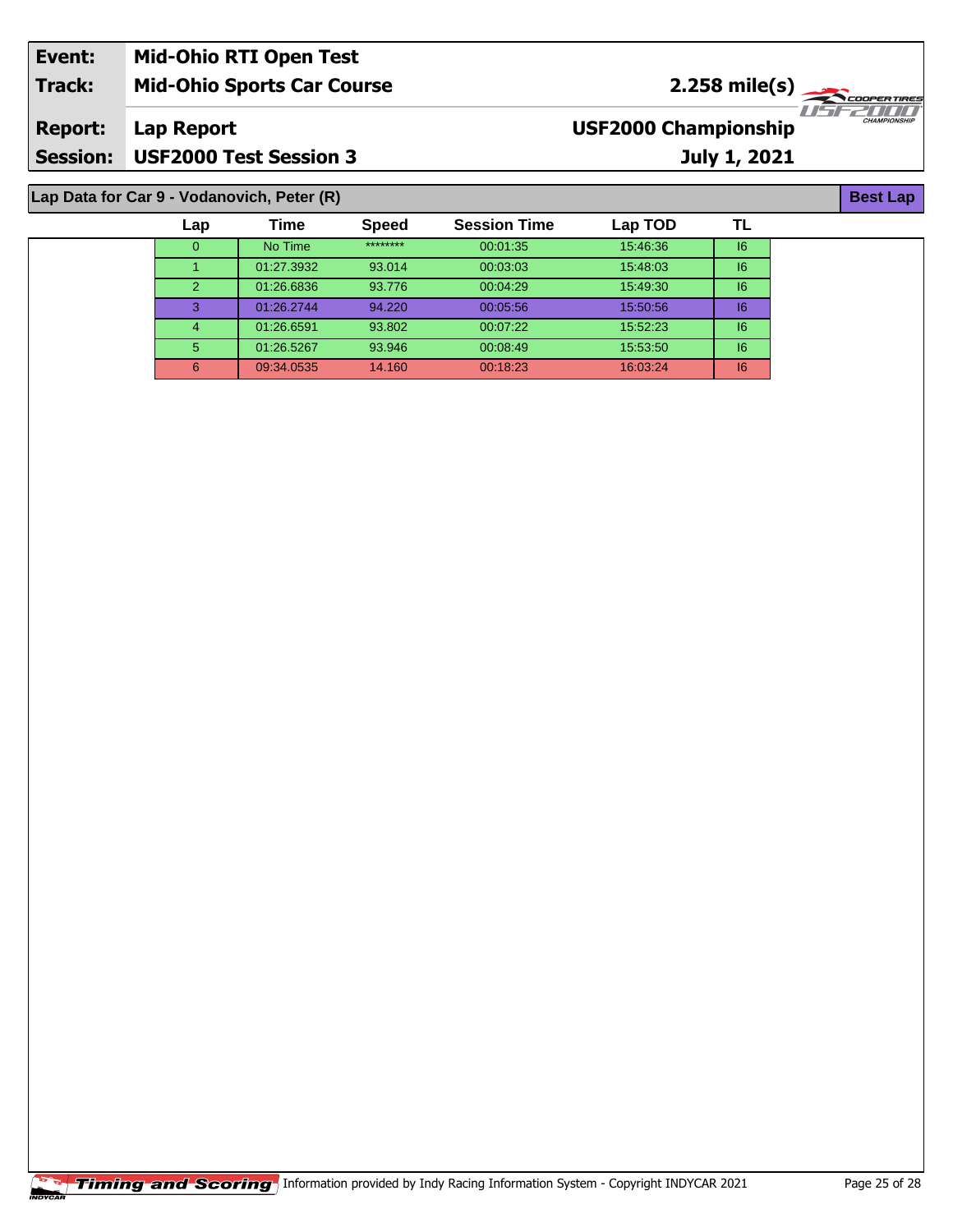| Event:         | <b>Mid-Ohio RTI Open Test</b>           |                             |                     |
|----------------|-----------------------------------------|-----------------------------|---------------------|
| Track:         | <b>Mid-Ohio Sports Car Course</b>       | $2.258 \text{ mile(s)}$     |                     |
| <b>Report:</b> | Lap Report                              | <b>USF2000 Championship</b> | <b>CHAMPIONSHIP</b> |
|                | Session: USF2000 Test Session 3         | July 1, 2021                |                     |
|                | Lap Data for Car 91 - Frazer, Billy (R) |                             | <b>Best Lap</b>     |

| Lap | Time       | <b>Speed</b> | <b>Session Time</b> | Lap TOD  | TL |
|-----|------------|--------------|---------------------|----------|----|
| O   | No Time    | ********     | 00:01:53            | 15:46:54 | 16 |
|     | 01:26.8815 | 93.562       | 00:03:20            | 15:48:20 | 6  |
| 2   | 01:24.9519 | 95.687       | 00:04:45            | 15:49:45 | 6  |
| 3   | 01:24.5185 | 96.178       | 00:06:09            | 15:51:10 | 6  |
| 4   | 01:27.1813 | 93.240       | 00:07:36            | 15:52:37 | 16 |
| 5   | 01:25.1268 | 95.490       | 00:09:01            | 15:54:02 | 6  |
|     | 08:45.1323 | 15.480       | 00:17:47            | 16:02:47 | 16 |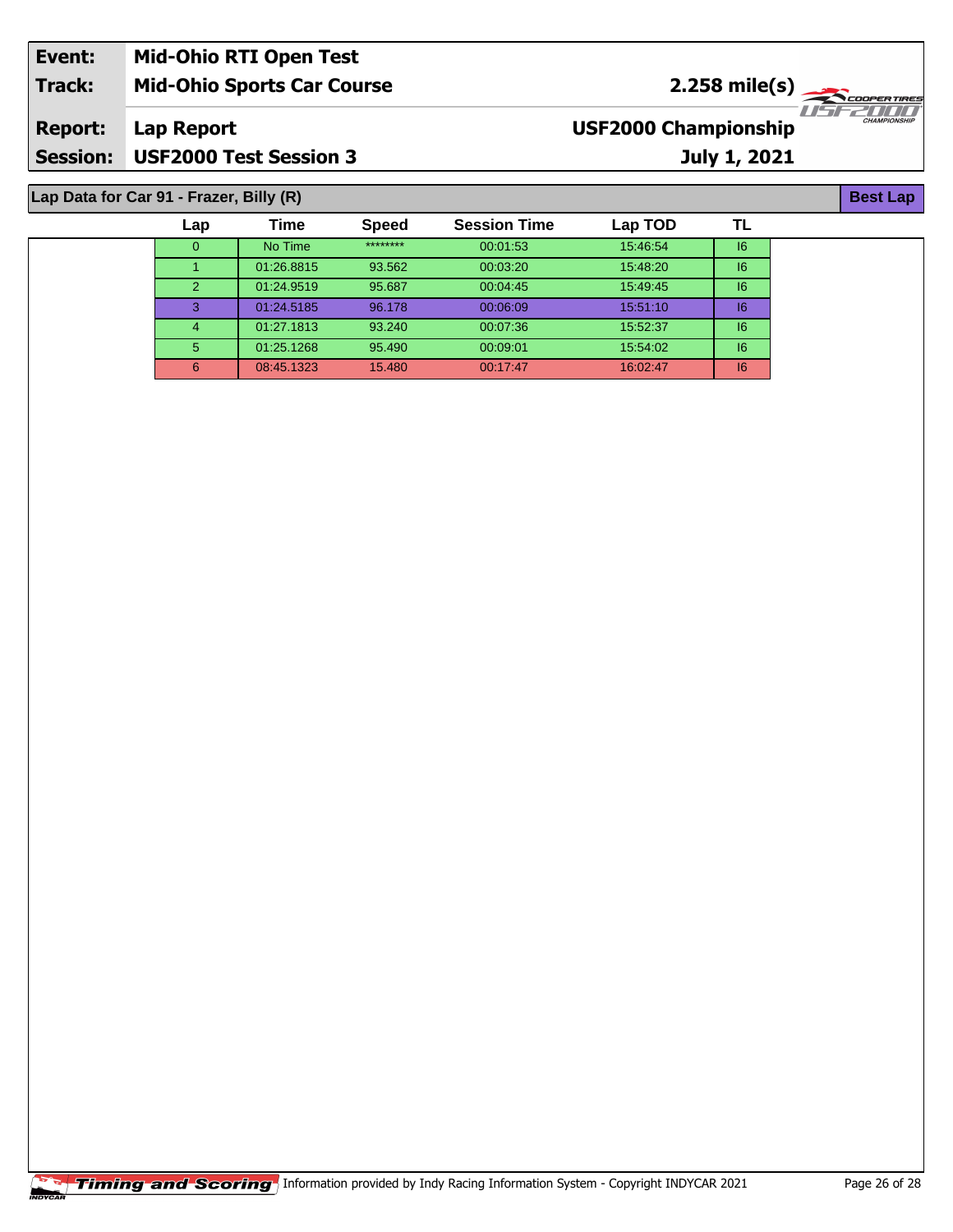| Event:          | <b>Mid-Ohio RTI Open Test</b>             |                                                                         |
|-----------------|-------------------------------------------|-------------------------------------------------------------------------|
| Track:          | <b>Mid-Ohio Sports Car Course</b>         | $2.258$ mile(s)                                                         |
| <b>Report:</b>  | Lap Report                                | 1151 221 11 11 11<br><b>CHAMPIONSHII</b><br><b>USF2000 Championship</b> |
| <b>Session:</b> | <b>USF2000 Test Session 3</b>             | July 1, 2021                                                            |
|                 | Lap Data for Car 92 - Round-Garrido, Matt | <b>Best Lap</b>                                                         |

| Lap            | Time       | <b>Speed</b> | <b>Session Time</b> | Lap TOD  | TL |
|----------------|------------|--------------|---------------------|----------|----|
| 0              | No Time    | ********     | 00:01:25            | 15:46:26 | 6  |
|                | 01:27.8153 | 92.567       | 00:02:53            | 15:47:54 | 6  |
| 2              | 01:25.7830 | 94.760       | 00:04:19            | 15:49:20 | 6  |
| 3              | 01:26.0798 | 94.433       | 00:05:45            | 15:50:46 | 6  |
| 4              | 01:24.6858 | 95.988       | 00:07:10            | 15:52:10 | 6  |
| 5              | 01:24.3843 | 96.331       | 00:08:34            | 15:53:35 | 16 |
| 6              | 01:23.8161 | 96.984       | 00:09:58            | 15:54:59 | 6  |
| $\overline{7}$ | 01:24.8183 | 95.838       | 00:11:23            | 15:56:23 | 6  |
| 8              | 01:24.6733 | 96.002       | 00:12:47            | 15:57:48 | 6  |
| 9              | 05:04.1380 | 26.727       | 00:17:51            | 16:02:52 | 6  |